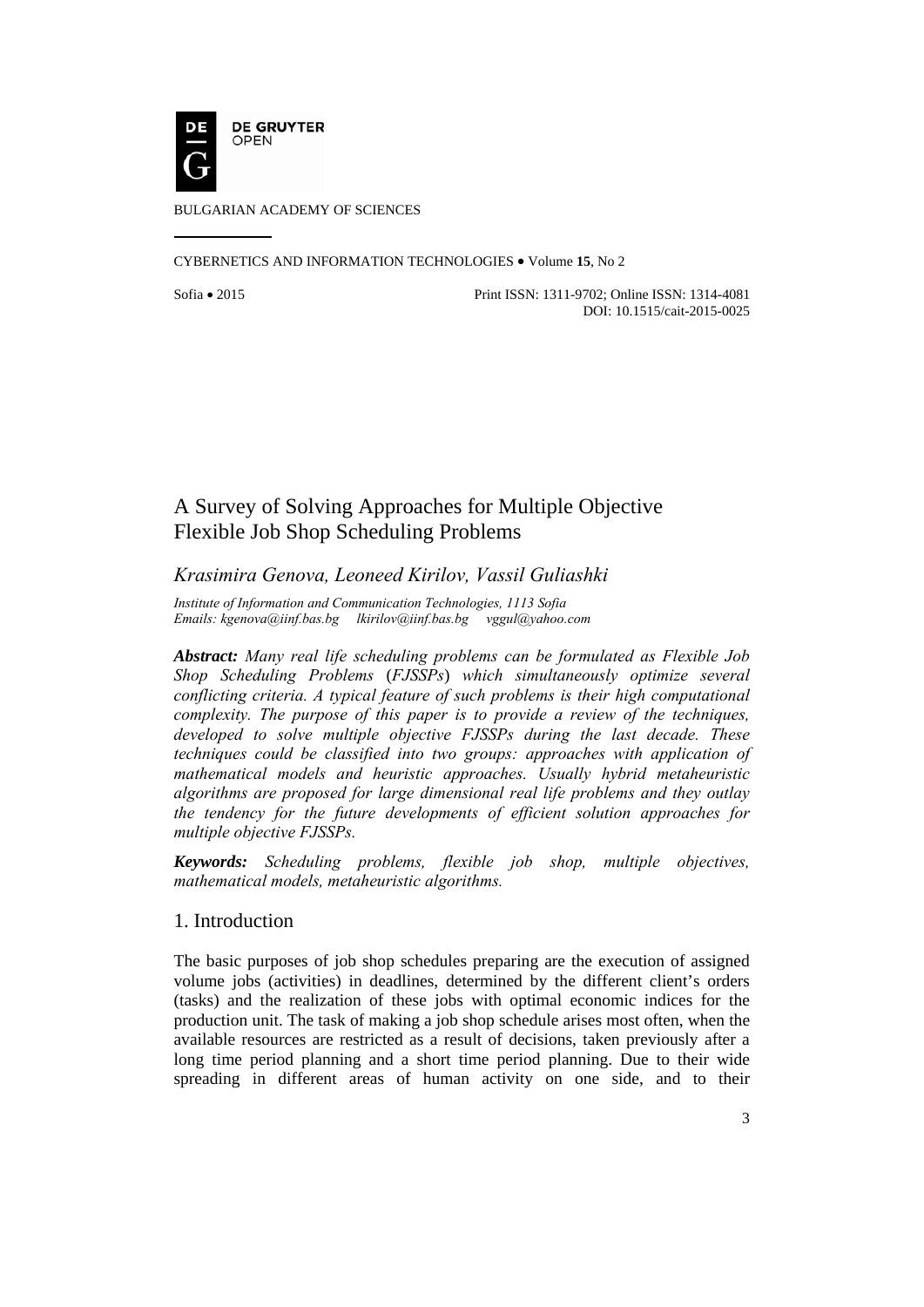combinatorial complex nature on the other side, the interest towards job shop schedules and sequencing problems in the international research centres has increased essentially in the recent years.

According to the jobs and operations to be processed, the number and types of machines that comprise the shop, and the disciplines that restrict the manner in which assignments can be made, the scheduling is classified as: a Single machine shop (one machine and *n* jobs to be processed); Parallel machines shop (a number of one-operation jobs can be processed on any of the machines), Flow shop (in each job exactly one operation for every one machine, all jobs go through all the machines in the same order); Job shop (the operations of a job being totally ordered, each job can visit each machine twice or more often). The most common in practice are the Job Shop Scheduling Problems (JSSPs). The Flexible Job Shop Scheduling Problems (FJSSPs) are an extension of the classical JSSPs. They reflect the possibilities for flexibility of one production system, where one operation can be executed on different machines or one machine can execute different operations by means of a quick setup (for example tool-changing or jig-changing devices) [46]. In the first case this is achieved by having a set of identical machines, and in the second case – by high-tech multipurpose machines.

In creating applicable models of job shop schedules, a question arises if the constraints for some parameters should be introduced for achievement of determined purposes or these parameters should be included like criteria, which have to be optimized [45]. The constraint introduction fixes values, which cannot be violated and this may lead to impossibility a feasible solution to be found. On another side, using the criteria gives some tolerance for the task parameters and can guarantee the obtaining of a feasible solution. Taking into account several criteria during the evaluation of job shop schedules gives the possibility for one more realistic solution to be presented to the users.

The JSSPs are combinatorial and NP-hard problems. The FJSSPs are a much more complex version of the JSSPs, because of the additional need the assignment of operations to machines to be determined. Furthermore, they are strongly NP-hard. The computational difficulties increase in solving such problems in multiple objective context. These problems represent a challenge for the researchers in different international scientific research organizations. In recent years the need of developing new approaches for solving multiple objective FJSSPs has been intensified.

The published approaches during recent years for solving different classes of multi-objective problems for job shop schedules have been analyzed in several survey papers [15, 20, 31, 44]. In the latest work [20] more than hundred publications have been systematized, connected with three groups of deterministic scheduling problems: single machine and parallel machines, flow shop, job shop and uncertain scheduling problems. The results from application of different approaches to each class of scheduling problems considered have been analyzed. The new trends in multiple objective scheduling have been discussed. In [46] a short review is made of different groups of approaches for solving multi-objective FJSSPs, published during the last ten years.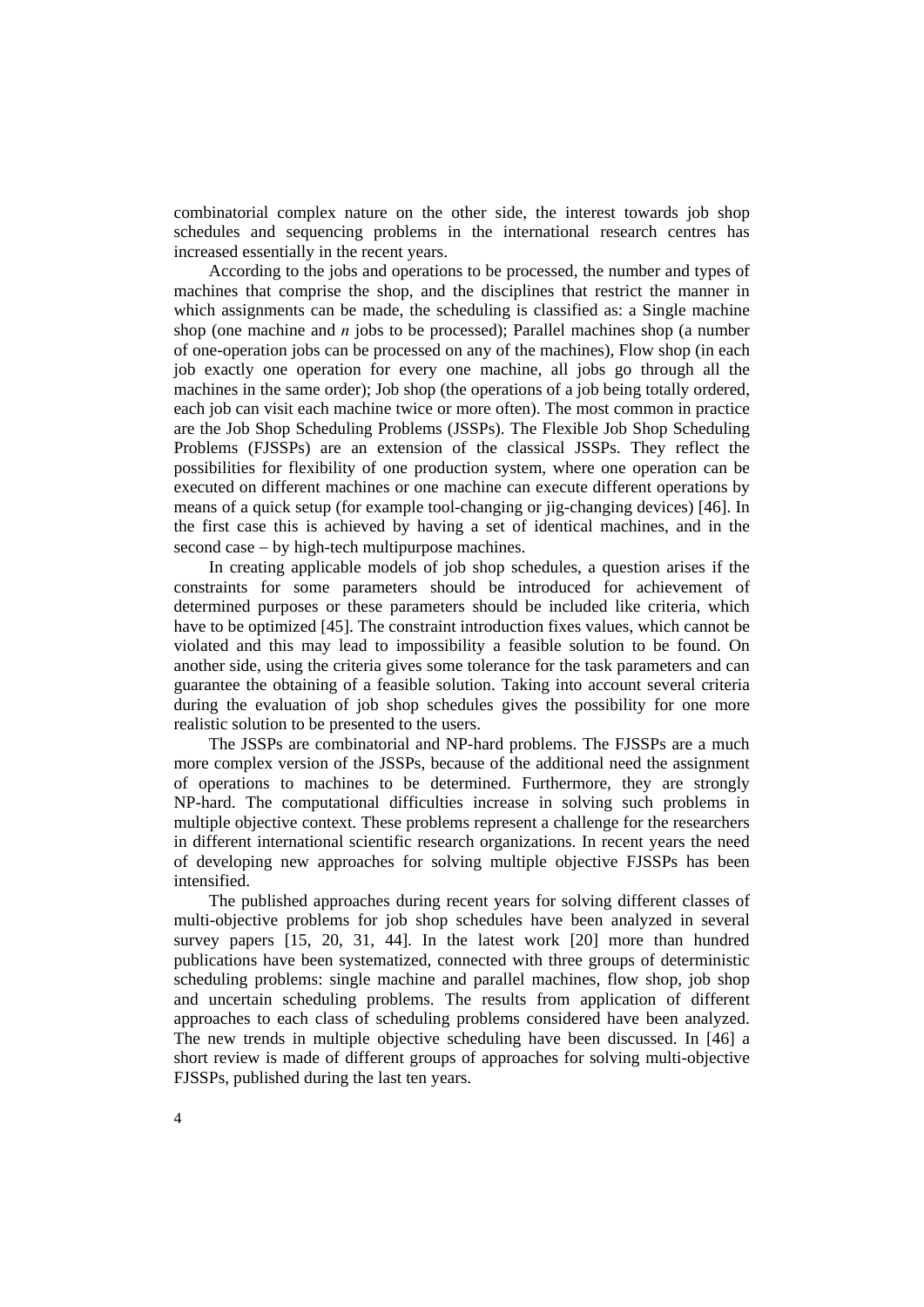The purpose of this paper is to make a state-of-the-art survey of the publications, devoted to optimization of multi-objective FJSSPs in the recent years. Their number is still small in comparison to the number of works, connected with other classes of job scheduling problems. But the trend of increasing interest towards these problems in the last time can be easily traced out. The paper is organized as follows: In Section 2 the formulation of multi-objective flexible job shop scheduling problems is discussed. In Section 3 two groups of solution methodologies for these optimization problems are presented and a review of the methods and algorithms published in the last decade is done. In the last section the characteristics of the published studies and the directions for future work are generalized.

### 2. Formulation of multi-objective flexible job shop problems

The classical JSSP could be formulated as follows. There is a set of *n* jobs and a set of *m* machines. The set of all machines is noted by  $M, M = \{M_1, M_2, ..., M_m\}$ . Each job *i* consists of a sequence of  $n_i$  operations. Each operation  $O_{i,j}$  (*i*=1, 2, …, *n*;  $j = 1, 2, ..., n_i$  of job *i* has to be processed on one machine  $M_k$  out of a set of given machines *M*. There is a predefined set of processing times for each operation  $O_{i,j}$  on a given machine − *ti,j,k* . The FJSSPs are an extension of the classical JSSPs taking into account the production flexibility. Unlike the classical JSSP where each operation is processed on a predefined machine, each operation in the FJSSP can be processed on one  $M_k$  out of several machines  $M_k \in M_{ij}$ ,  $M_{ij} \subseteq M$ . If  $M_{ii} \subset M$  for at least one operation, then it is a partial flexibility of JSSP (P-FJSSP); while if  $M_{ij} = M$  for each operation, then it is a total flexibility of JSSP (T-FJSSP).

The minimization of the maximal completion time of all jobs (makespan) is the most common used performance criterion for FJSSPs. The minimization of a makespan is often combined with the minimization of the total workload of machines (sum of the working times over all machines) and the minimization of the maximal machine workload (sum of the processing times of operations on a critical machine) in multi-objective FJSSPs. Other used objectives are, for example: the maximal tardiness, maximal lateness, weight or mean completion time, weight number of tardy jobs, maximal cost.

In the process of solving FJSSPs the following assumptions are most often made: none of the operations cannot be interrupted during its processing (nonpreemption condition); there are no precedence constraints among operations of different jobs; each machine can perform only one operation at any time (resource constrain); each machine is available to other operations immediately after the last assigned operation to be completed; all machines are available at the start of the production process; the machines are independent from each other.

The problem of scheduling jobs in FJSSPs could be decomposed into two subproblems: the routing (assignment) sub-problem that assigns each operation to a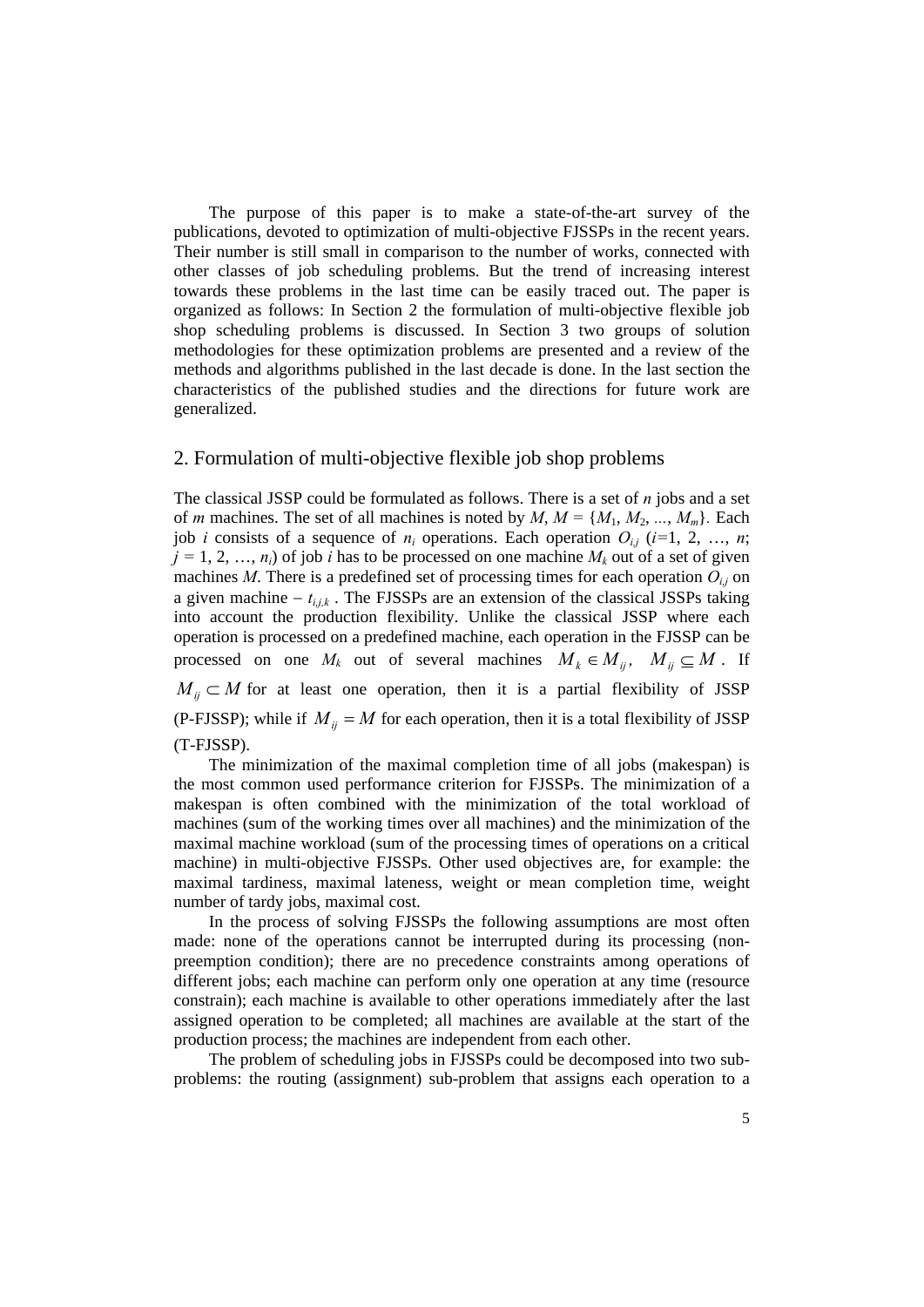relevant machine selected from a set of capable machines  $M_k \in M_{ij}$ , and the scheduling (sequencing) sub-problem that has to calculate the starting times of the assigned operations on all machines in order to obtain a feasible schedule (the technological constraints not violated) to minimize the predefined objective functions.

# 3. Solution approaches for multi-objective flexible job shop problems

The job shop scheduling problems are combinatorial and difficult computational problems. Optimal solutions can be found in polynomial time only for scheduling problems with a small number of jobs and machines [12, 19]. The FJSSPs are a much more complex version of the classical JSSPs, because of the additional need for the assignment of operations to machines to be determined. Furthermore they are strongly NP-hard. The combining several conflicting criteria for evaluating the efficiency of the generated job shop schedules leads to additional computational complexity.

In literature there are two approaches proposed for multi-criteria FJSSPs [46]. In the first approach the mathematical models of FJSSPs are formulated in terms of Mixed-Integer Programming (MIP). Conventional techniques for searching optimal solutions can be applied to these models, but they have still limited computational potentialities regarding the size of the problems, in spite of the increased computational capacity of the modern specialized MIP solvers and the essential computational resources of the modern computer systems. For problems of a larger size, different approximate and heuristic algorithms designed to solve these mathematical models are proposed.

The heuristic approaches, applied directly to the FJSSPs have much greater spreading in the references, for example: genetic algorithms, evolutionary algorithms, as well as other metaheuristics. The manners for coding the distinct solutions (schedules) play an essential role for the efficiency of these techniques in finding good feasible schedules.

For the development of heuristic algorithms, two types of approaches are applied: hierarchical and integrated. When using hierarchical approaches, the routing and scheduling sub-problems are consecutively solved, while in integrated approaches, the routing and scheduling sub-problems are not differentiated. The application of a decomposition approach reduces the complexity of solving the subproblem in flexible job shop scheduling.

#### 3.1. Solution approaches with application of mathematical programming models

The mathematical models of the multiple objective FJSSPs, which are published in literature, are constructed in terms of multi-criteria mixed-integer linear or nonlinear mathematical programming. Very often they are extensions of previously published single objective models. Mathematical models are formulated also for problems, where additional specific constraints and assumptions are added to the classical formulation of multi-objective FJSSPs.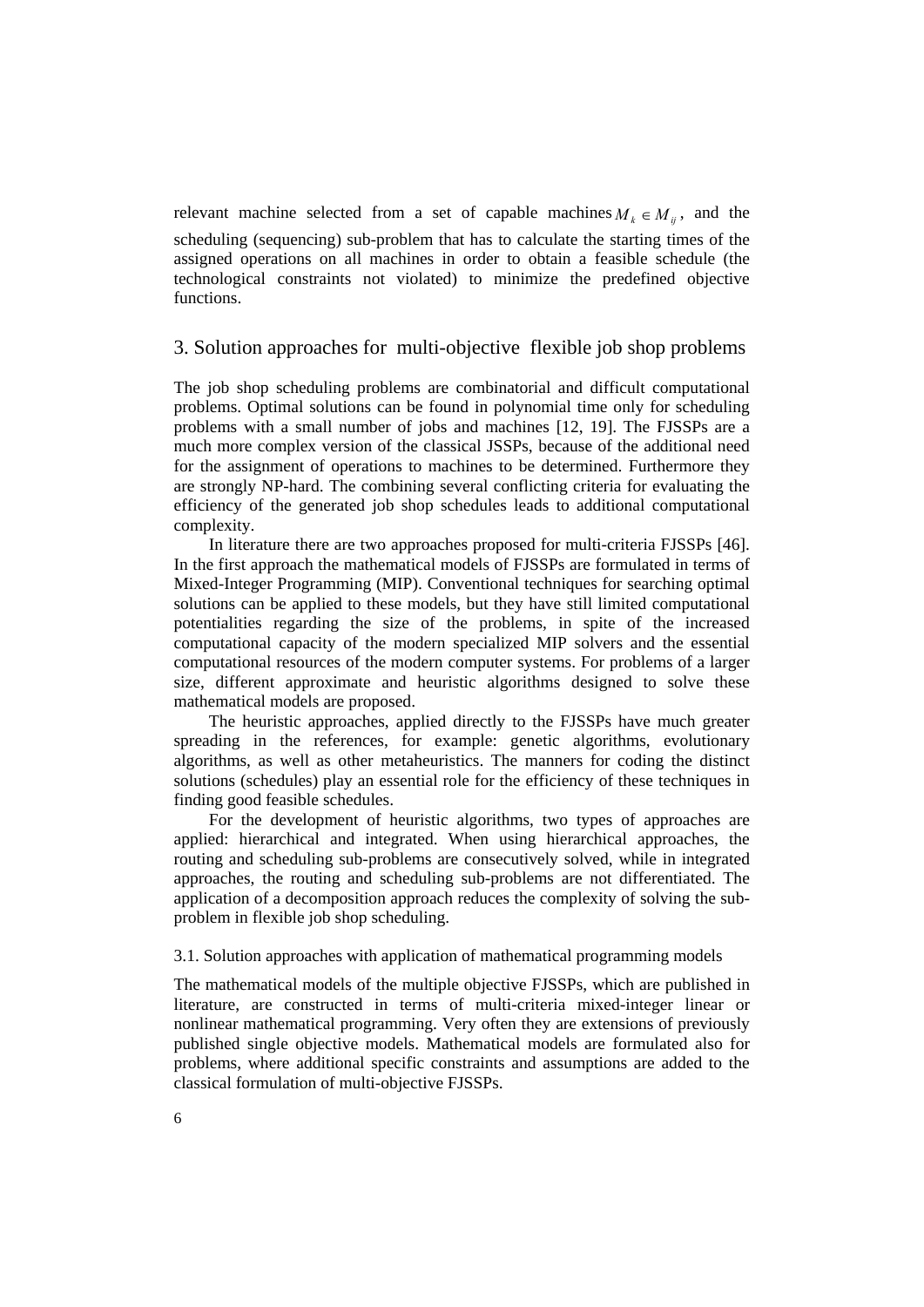In [28] the multi-objective FJSSP is considered, and the aim is to find a compromise schedule, that minimizes the mean flow time, the mean job tardiness, and the mean machine idle time of the manufacturing system to be found simultaneously. The authors suggest a mathematical model, which could be applied separately for each one of the three objective functions. For this model the planning horizon *T* is defined in advance and the makespan of the schedule  $(C_{\text{max}})$  cannot be greater than *T*. To find a trade-off schedule, a multiple-decision-making technique – the global criterion method is proposed. For FJSSP test examples with a small size this method can find exact Pareto optimal solutions. For medium and large size test examples, the mathematical model size increases drastically and the application of the global criterion method is not acceptable.

In [9] a mathematical model of FJSSP with non-fixed availability constraints and minimizing of three criteria: makespan of the jobs; maximal machine workload and total workload of the machines is formulated as a model of mixed integer nonlinear programming. This model is generated with the aim for clear presenting the parameters and the constraints of the considered scheduling problem and a hybrid algorithm combining a Genetic Algorithm (GA) and local search is suggested for finding efficient schedules.

In [7] a multi-objective FJSSP with objectives to minimize the makespan and the total weighted tardiness is considered. The authors formulate a mixed-integer linear programming model for this multi-objective FJSSP which allows operations overlapping. This model is a further development of the singe objective model, proposed by [6]. This model consists of 12 groups of constraints and of a considerable number of integer and binary variables. In [8] a mathematical model of the problem of multi-objective dynamic scheduling in FJSSP is formulated. The efficiency and stability factors are considered in evaluating the solutions. These factors are measured by the objectives of minimization of the makespan, the starting time deviation and a penalty function of the total deviation. The model is a development of the model proposed in [6] in order to present an integrated representation of the dynamic scheduling in flexible job shop systems. But it is quite difficult to solve such models for medium and actual size problems with the help of traditional optimization approaches.

In [25] the production process of the seamless steel tube is considered, in which because of the availability of several identical machines in parallel, there exists flexibility of the production scheduling. For this reason the job shop scheduling problem is considered as FJSSP. This production is characterized as multiple stages with several parallel machines at each stage. There are two tasks of scheduling: one is to determine which jobs are allocated to every machine (determine the flexible production route of jobs) and the other is to determine the sequence of jobs at each stage. For this problem a non-linear mixed integer programming model is developed, where the total idle time of machines and the waiting time of jobs should be minimized, and a modified genetic algorithm is proposed.

In [21, 54] mathematical programming models for multiple objectives FJSSP (total or partial) are formulated. Three criteria should be minimized: the maximal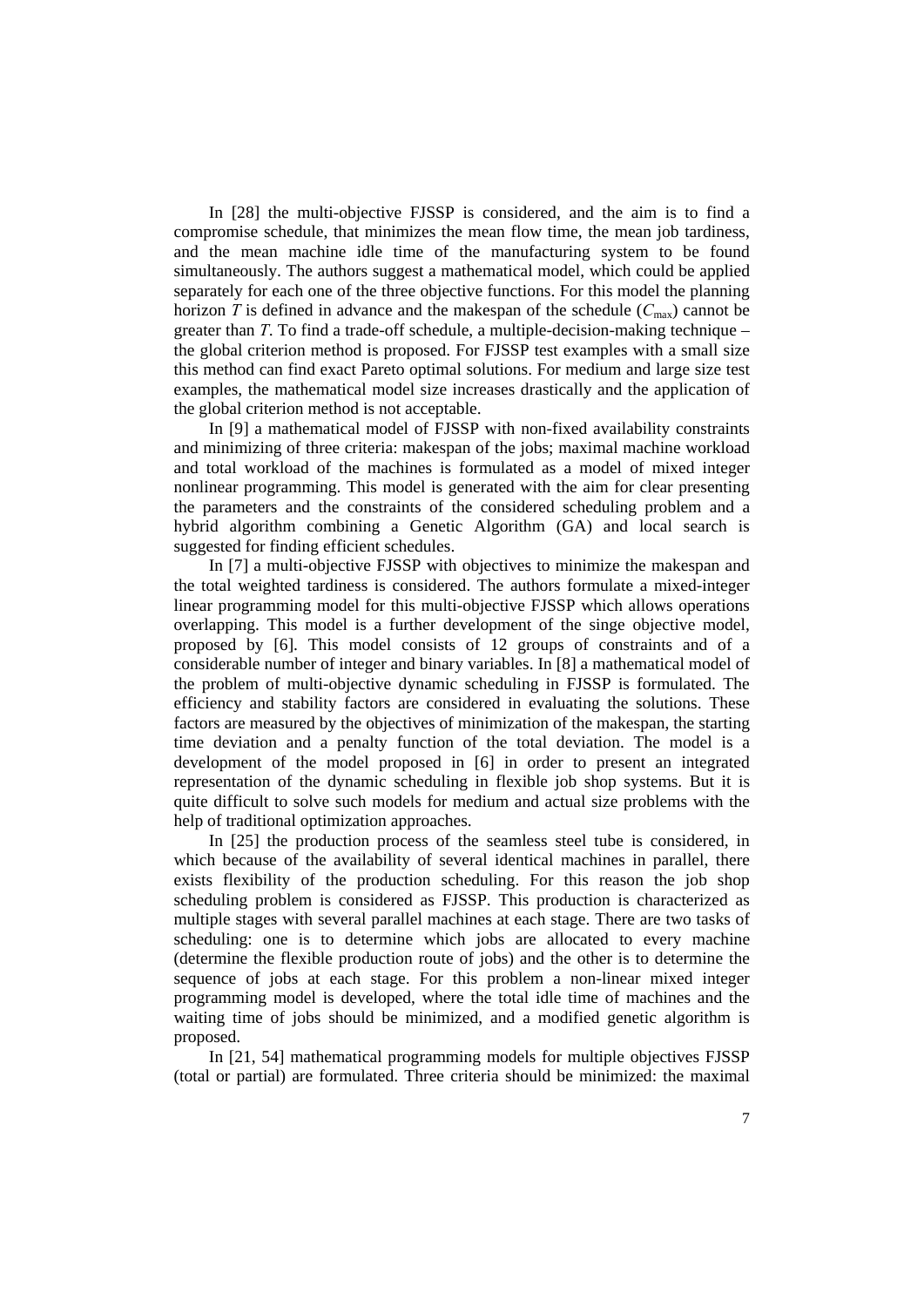completion time of machines (makespan); the maximal machine workload; and the total workload of machines. These models can be solved by means of traditional techniques for multi-objective optimization – weighted sum, *ε*-constraints or goal programming. Most often a generalized objective function is formulated as a weighted combination of the three criteria, where the weights can be generated in different manners. Nevertheless, for problems of a larger size, hybrid heuristic algorithms are suggested to find out solutions, closely located to the Pareto optimal solutions.

The mathematical model for the multi-objective FJSSP with Preventive Maintenance (PM) activities is defined in [24]. This model is similar to the model, suggested in [33] to which non-overlapping constraints were added between PM tasks and operations and the constraints ensure that the PM tasks have to be completed within their time windows. Again a heuristic algorithm is proposed to solve this model. It is a Discrete Artificial Bee Colony (DABC) algorithm.

In [18] the multi-objective FJSSP with overlapping in operations is studied. Because the makespan is not a good evaluation criterion with overlapping in operations assumption, the authors used in addition the total machine work loading time and the critical machine work loading time as evaluation criteria. For this model a Mixed Integer Linear Programming (MILP) model is formulated. Using Lingo software, the MILP model is solved with the help of the branch and bound method for test examples with a small size.

In [34] upon transforming the problem into an equivalent network problem, two mixed integer goal programming models are formulated to solve one generalization of the FJSSP. The generalization concerns the set-up times of the machines when they pass from one operation to another. The optimization criteria are executed in the following priority order: minimizing the makespan is the primary, balancing the workloads of the machines is the secondary goal. Both models have a relatively large number of variables and are suitable for small size problems. If the sequence dependent setup times are eliminated or replaced by the average times that are spent for visiting the job nodes, the size of the models can be reduced considerably.

A model of FJSSP with a limited number of fixtures and with an objective function minimizing the weighted sum of the completion times and tardiness for all jobs is proposed in [39]. This is a time-indexed model, where the suitable choice of the value for parameter *T* is very important. This parameter determines the number of intervals, into which the planning horizon of the schedule is divided. For great *Т* the number of variables and constraints of the model increases considerably. The smaller values of *T* lead to smaller computation times, but the quality of the schedule obtained gets worse. Thornblad et al. determine a suitable value of *T* using heuristics. There are presented results from solving this model for problems with a realistic size, using standard optimization software, in acceptable computation times. In [40] and in the papers attached to it [41-43] other variants of the timeindexed model for FJSSP are presented taking into account additional constraints, including side constraints regarding the maintenance, fixtures and night shifts. For the first time objective weights are proposed as functions of the jobs' due dates,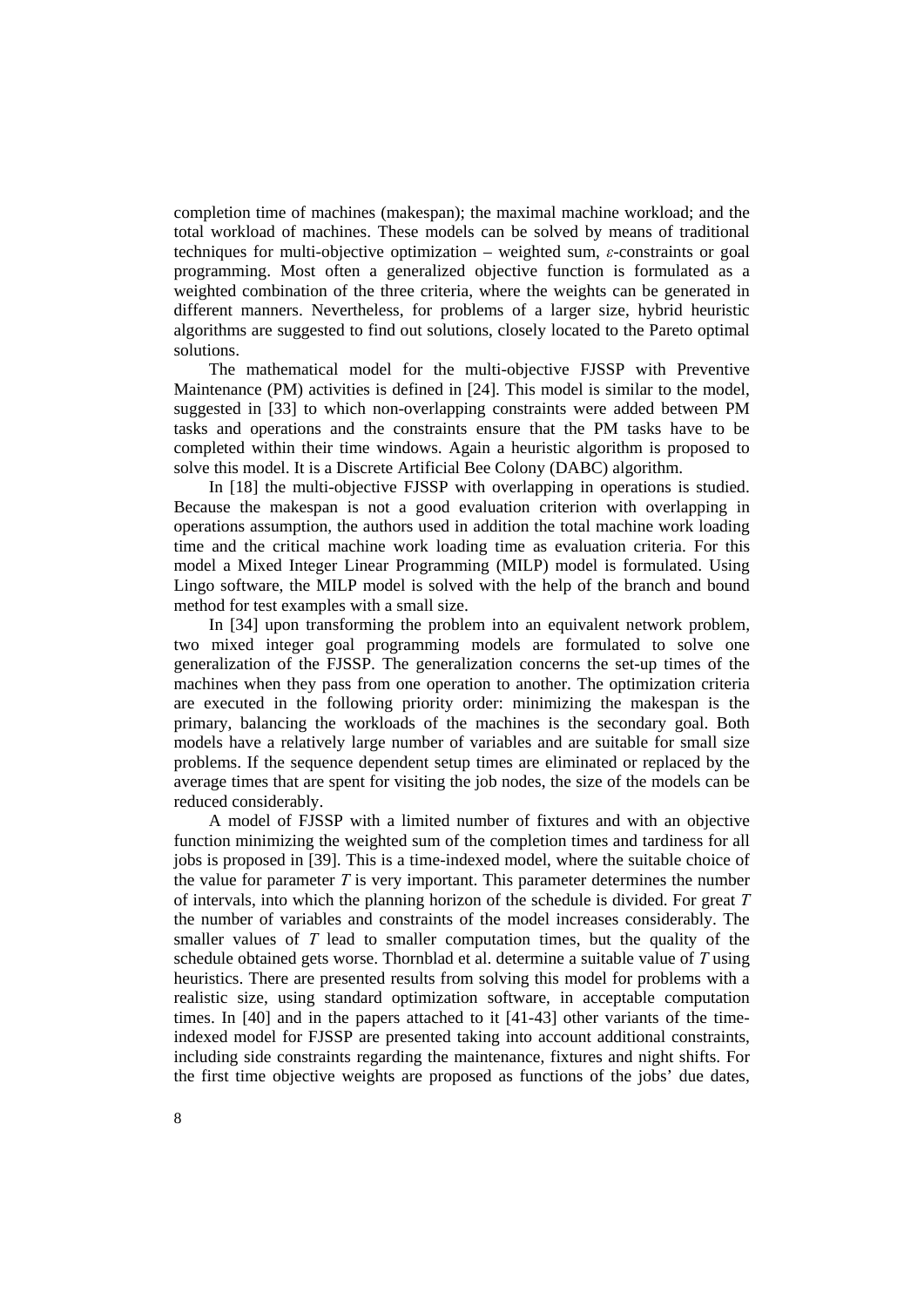such that a delayed job is assigned a higher weight than a job that is less delayed. The presented computational results show that the proposed iterative procedure is an efficient approach to produce optimal, or near-optimal schedules for real data instances within a time frame which is acceptable in practice.

De m i r and I s l e y e n [5] have made a review of the published mathematical models, designed for FJSSPs. They evaluate the mathematical models in respect of the decision variables used in them to represent the sequence of operations execution on the machines. Depending on these variables Demir and Isleyen are grouping the mathematical models in three groups: Sequence-position variable based model, Precedence variable based model and Time-indexed model, and they compare them with respect of the obtained values of the objective function, minimized makespan C<sub>max</sub>, CPU time, number of variables and constraints. The authors used test examples of a small and medium size, as well as conventional solvers for MIP models. Based on the results obtained, they recommended using precedence variable based models of the type, proposed in [33]. Among the totally 22 presented publications, bi- or multi-criteria models for FJSSPs are presented only in [8]. It is noted, that the mathematical programming formulation and the application of traditional techniques to find optimal solutions of FJSSP is an inefficient approach because of its NP-hard complexity, but this is a key-step to study the structure of such problems and to develop efficient heuristics for their optimization.

Really, one of the basic reasons for the development of mathematical models for multi-objective FJSSP and their solution by means of exact methods is the possibility to obtain solutions for problems with small and medium size. These solutions can be used as a comparison basis for the development of heuristic methods. This is achievable by means of good integer programming models in combination with good solvers for their solving. The traditional approaches in the multiple objectives' optimization that are used to solve them are the weighted sum, <sup>ε</sup>-constraint or goal criterion methods.

#### 3.2. Solution approaches with heuristics and meta-heuristics

The second larger group of algorithms for solving multi-objective FJSSP developed recently is based on using heuristic and meta-heuristic approaches. These algorithms find one or a set of approximated Pareto optimal solutions for a reasonable computation time. Most of these algorithms are population based. The choice of suitable forms of solutions encoding is a crucial factor for its convergence and speed of the algorithms. The chosen form of encoding can ensure the work of the algorithm with feasible solutions only and the selecting of perspective solutions. Some of the meta-heuristic approaches using to solve multi-objective FJSSP are: genetic and evolutionary algorithms, particle swarm optimization and ant colony optimization algorithms. The heuristics local search, simulated annealing and tabu search are often applied in combination with population based algorithms in order to achieve faster approximation of Pareto optimal solutions. The hybrid approach often outperforms the algorithms operating alone.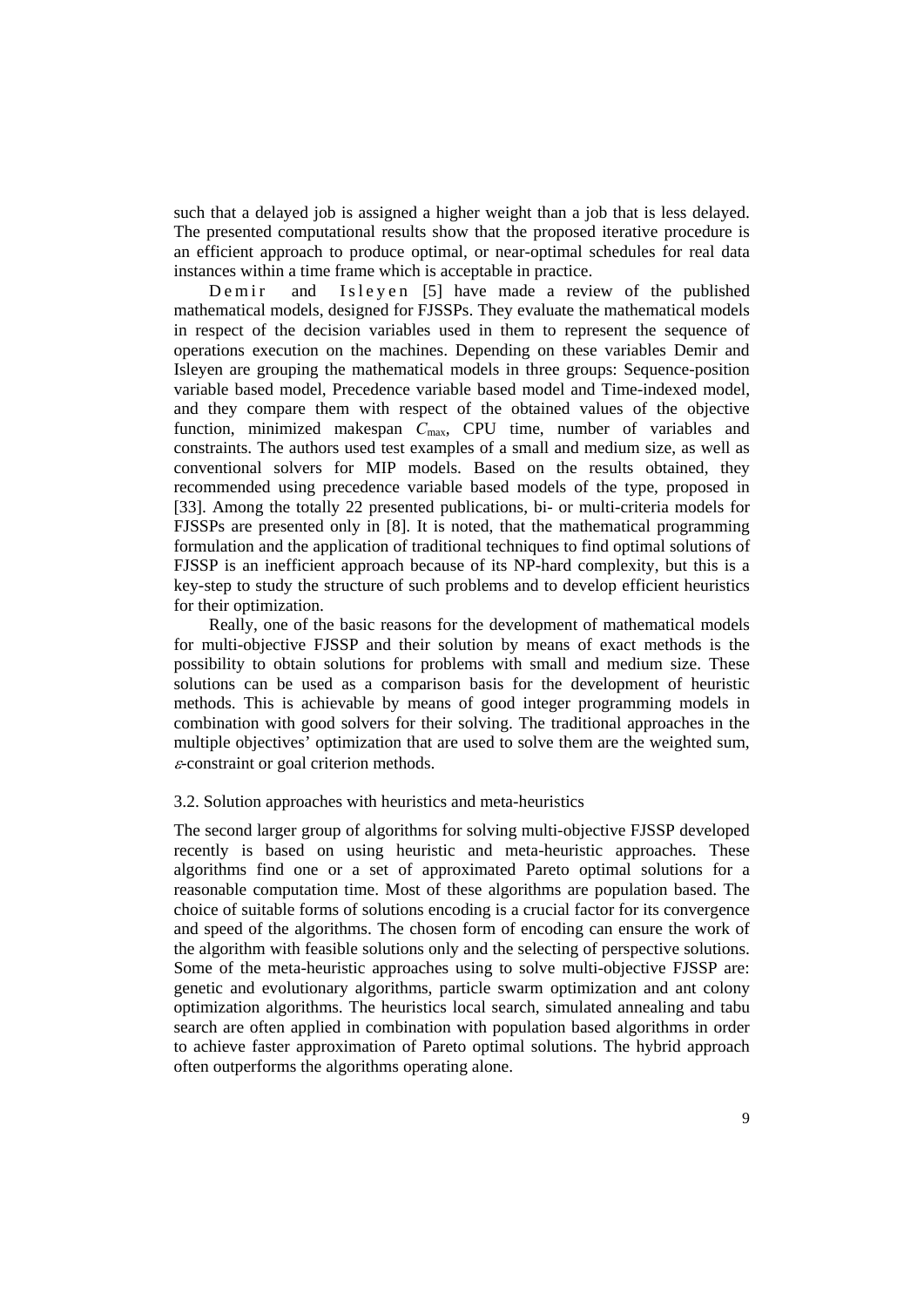Two types of approaches are applied when developing heuristic algorithms: hierarchical (decomposition) approach and integrated one respectively. When using hierarchical approaches, the routing and scheduling sub-problems are solved consecutively, while in integrated approaches, the routing and scheduling subproblems are not differentiated. The application of a hierarchical approach reduces the complexity of solving a sub-problem in flexible job shop scheduling.

In [47] a hierarchical solution approach is proposed for solving multi-objective FJSSP. The objective is to minimize simultaneously the makespan, the total workload of machines, and the workload of the critical machine. The proposed approach makes use of the Particle Swarm Optimization (PSO) to assign operations to machines and the Simulated Annealing (SA) algorithm to schedule operations on each machine. Encoding is proposed for generating of the efficient solutions, where each particle's position value represents the priority level for each operation. During the hybrid search process, PSO provides initial solutions for SA. Each particle's fitness value is computed by SA algorithm. The fitness function is defined as a weighted sum of three criteria. PSO uses the solutions evaluated by SA to continue the evolution. By means of computational experiments it is demonstrated, that although this hybrid algorithm does not guarantee the optimality, it provides solutions with good quality in a reasonable time limit.

In [9] a **h**ybrid Genetic Algorithm (hGA) for solving the multi-objective FJSSP is proposed. Three objectives are considered: makespan, maximal machine workload and total workload of the machines. Two vectors are used for chromosome encoding like in Gen and Cheng's method [13]. Namely, these are machine assignment vector for operations and operation sequence vector. This way of encoding ensures always a feasible sequence of operations and satisfaction of the technological restrictions. Note that here the times for machine prevention are not included. Thus the number of decision variables is reduced and consequently, the efficiency of GAs will be improved. The fitness function is formed based on a weighted sum of the three objectives with more preference to the makespan. Two kinds of efficient neighbourhood which only contains solutions that have possibilities to improve the initial solution are defined on the concept of a critical path. A local search procedure that works over the two kinds of neighbourhood is then hybridized with the genetic algorithm in order to enhance the search ability. The authors show on the basis of the experimental research the efficiency of their hGA with and without non-fixed availability constraints. In [10] a hGA is used again to solve multi-objective FJSSP's. In order to strengthen the search ability, the bottleneck shifting serves as a kind of a local search method under the framework of GA. The number of critical paths serves as an additional intermediate objective besides the three original criteria in order to guide the local search to the most promising areas. According to the authors, the balance between the genetic search and local search expressed as a balance between the depth search and broadness search within the bottleneck shifting is of great importance for improving the performance and efficiency of the hybrid genetic algorithm. Similar hybrid genetic approach is presented also in [14].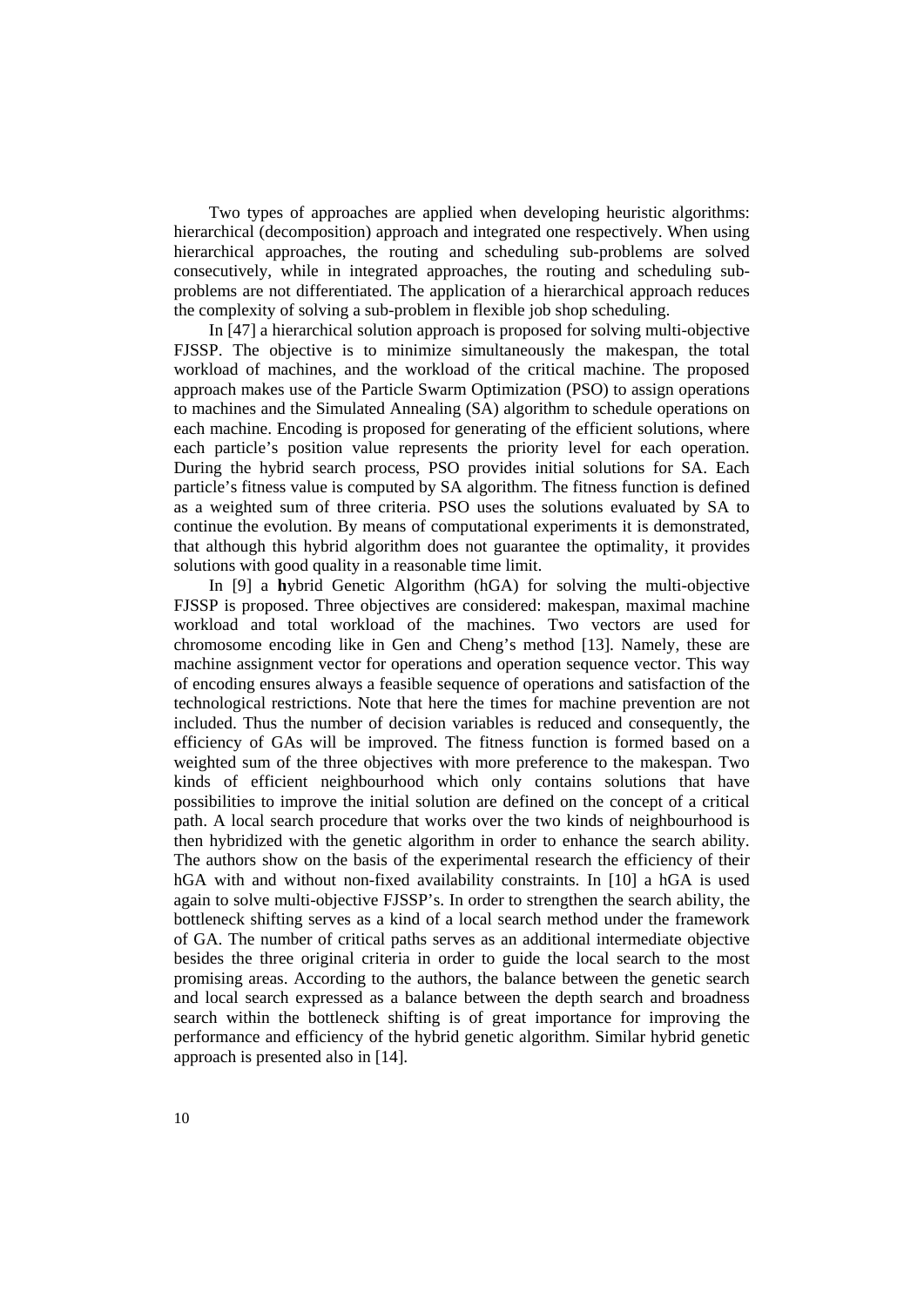In [56] a heuristic algorithm, called multistage-based GA to solve total and partial FJSSP is presented. The considered objectives are the makespan, the total workloads of the machines and the maximum workloads of machines. The efficiency of every GA depends on the complexity of chromosome representation. Therefore, the authors suggest a multistage operation-based approach, denoting each operation as one stage, and each machine as one state. The **m**ulti-**o**bjective optimization GA (moGA) includes *K* stages (the total number of operations for all the jobs), and *m* states (the total number of machines). The efficiency of the suggested moGA is shown on the base of numerical experiments with practical data.

In [54] a **h**ybrid Particle Swarm Optimization (hPSO) algorithm is presented. It combines evolutionary computation technique and tabu search strategy for local improvement. As a fitness function a weighted sum of three objectives is used: the makespan; the maximal machine workload; the total workload of machines. In this paper the *A*-string (machines) and *B*-string (operations) encoding is used to avoid the use of a repair mechanism. The elements of the strings, respectively, describe a concrete allocation of operations to each machine and sequence of operations on each machine. The authors apply their algorithm to solve problems ranging from a small scale to a large scale. The algorithm efficiency is shown in finding better schedules in a reasonable time.

In [55] an efficient GA is proposed. It is designed for solving FJSSP according to minimization of a makespan and balancing of the workload of the machines. The authors developed Global Selection (GS) and Local Selection (LS) methods for generating high-quality initial population. Also the quality and speed for finding near optimal solutions are improved. A new efficient encoding scheme of the individuals which takes into account all constraints of FJSSP is used. The chromosome representation has two components: Machine Selection and Operation Sequence (called MS and OS), and it requires no repair mechanism. A new selection and mutation operators are suggested in accordance with this encoding.

In [28] a hybrid heuristic algorithm for solving multi-objective FJSSPs with a medium and large size is proposed. A schedule generator, called ESCH (L o w and W u [27]) for finding an initial solution is used. The procedures are applied in a consecutive way. The first, called a Sequence-Improving Procedure (SIP), is used to determine a better performance schedule from a certain routing plan; the other, called a Routing-Exchange Procedure (REP), is designed to select a favorable one from a large candidate pool. Meta-heuristic procedures like Simulated Annealing (SA) and Tabu Search (TS) are applied for local improvement. A Performance evaluation index is defined for evaluation of the best neighborhood. It considers the distance to the best values for each objective (mean flow time, mean job tardiness, and mean machine idle time) simultaneously. The experimental results for four combinations of meta-heuristics SA and TS and procedures SIP and REP are presented. It is shown that the combination SA/TS hybrid heuristic is more suitable than the other three in terms of both accuracy and efficiency in solving medium and large size problems.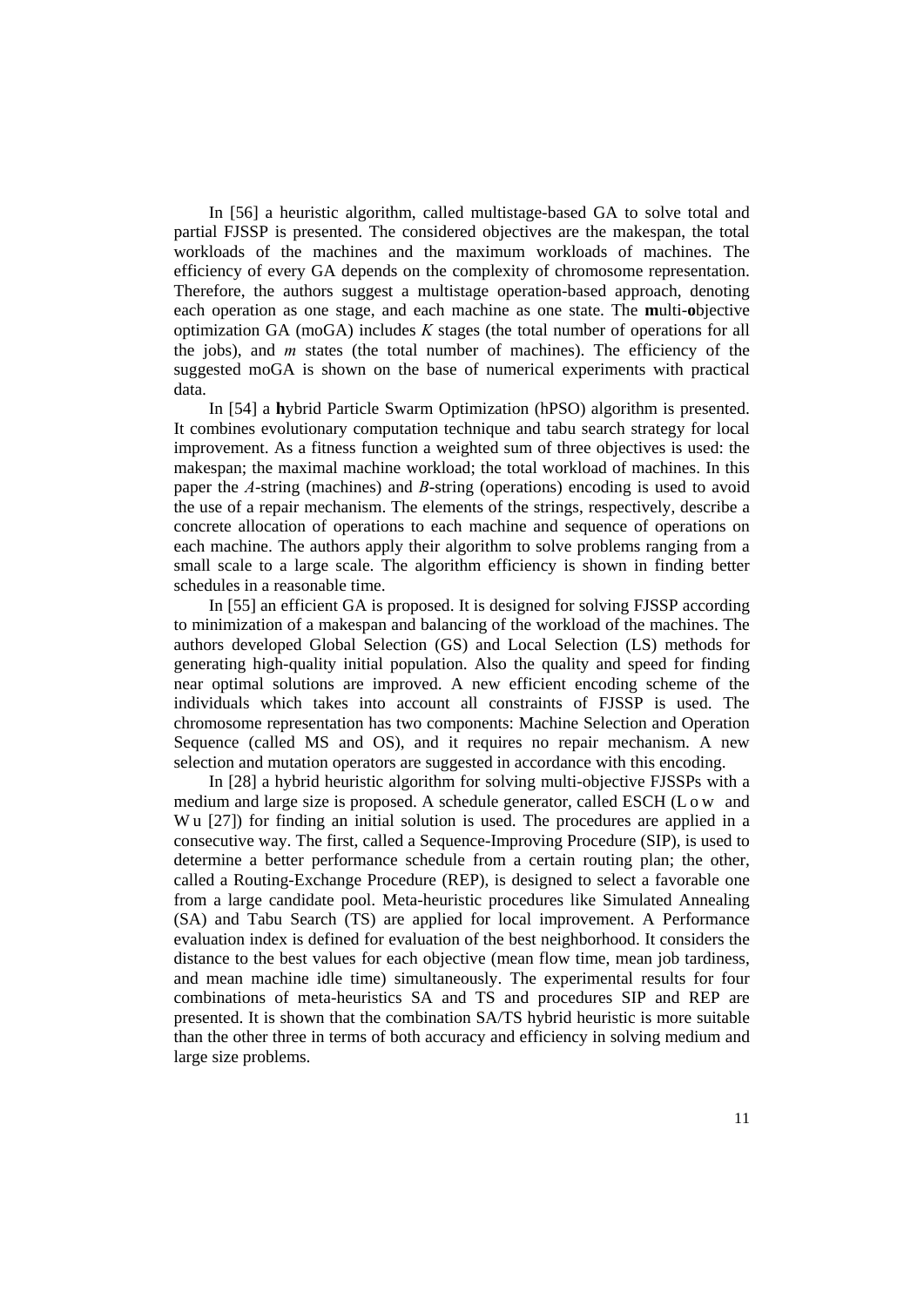Tay and H<sub>0</sub> [38] solve multi-objective FJSSP by simultaneously minimization of the makespan, the mean tardiness, and the mean flow time by means of Composite Dispatching Rules (CDRs). They suggest a genetic programming framework for generation of CDRs. The experimental results show that the generated CDRs outperform the single dispatching rules and the composite dispatching rules selected from literature over large sets of FJSSPs.

In [25] a Modified GA (MGA) for solving multi-objective FJSSP is proposed with application to the production of the seamless steel tube presentation. This MGA is developed on the basis of the formulated non-linear Mixed Integer Programming (MIP) model with consideration of maintenance planning, intermediate inventory, and parallel work machines. They apply appropriate encoding of chromosomes and genetic operators in order to obtain near optimal solution.

In [26] a Multi Particle Swarm Optimization (MPSO) approach is presented. The considered objectives are: (minimize) the sum of the completion times (flowtime) and the maximum completion time (makespan). The authors suggest encoding the representations of schedules by considering the particle's position. In their PSO algorithm, the position representation of particles has two components: the operation order and machine selection, and it is encoded using a variable length strategy. The different individual is separated into a different group to map the operation order and machine selection respectively, which is favorable and reasonable. To match the two component characteristics, the authors introduce a multi-swarm search algorithm. The results from the corresponding computational experiments indicate that the proposed algorithm is an efficient approach for the multi-objective FJSSP, especially for large scale problems.

 $X$ ing, Chen, Yang [48] propose an efficient search method for multiobjective FJSSP with three objectives: the makespan, the total workload of the machines and the critical machine workload. They construct a knowledge-based heuristic algorithm by integrating some empirical knowledge into a heuristic searching algorithm. The method is compared with eight other algorithms. The computational results demonstrate that this approach outperforms most of the eight cited algorithms in finding better optimal (near optimal) values for a number of 15 benchmark instances when using different weighting coefficients for the three objectives. In another paper, [49] a simulation model framework for obtaining an optimal or near-optimal production scheduling for a class of manufacturing problems is proposed. The framework consists of 6 subsystems: Input subsystem, Operation assignment subsystem, Operation sequencing subsystem, Objective evaluation subsystem, Control subsystem and Output subsystem. The operation assignment subsystem generates a feasible assignment of operations to each machine and optimizes it considering the total workload of machines and the critical machine workload. An Operation Assignment Machine Knowledge (OAMK) is used to improve the simulation model in this subsystem. By the OAMK accumulative knowledge, a given operation could be assigned to a more appropriate machine. In Operation sequencing subsystem the random method is applied to arrange each operation on every machine. In order to improve the sequencing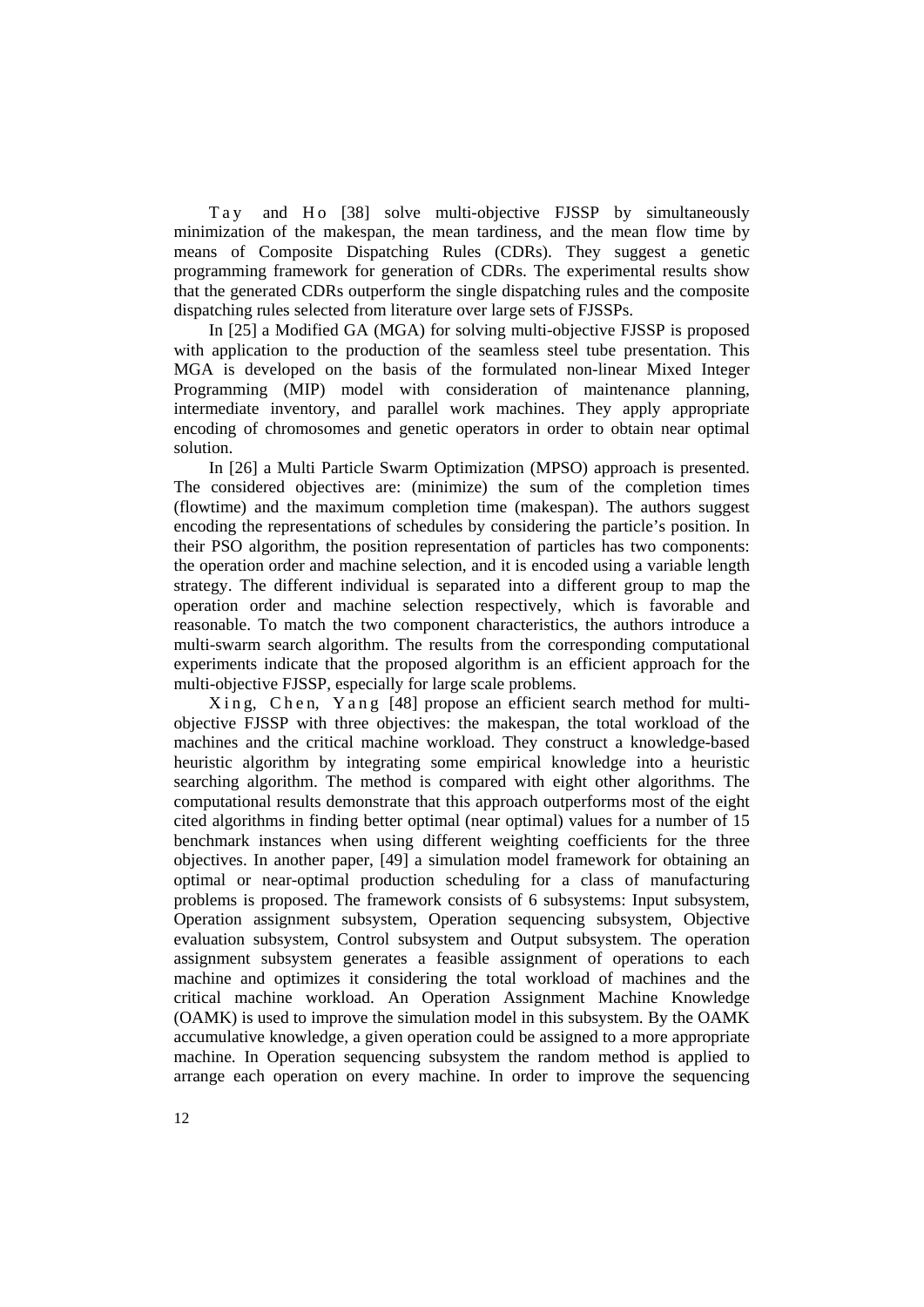performance, the authors apply Ant Colony Optimization algorithm (ACO) to provide an appropriate initial schedule for the next local search algorithm. The objective evaluation subsystem transforms the sequencing of operations on machines into a schedule. They evaluate the schedule thus achieved by the weighted sum of three objective functions. The main function of the control subsystem is the computational flow control and feasibility validation of the current solutions. The function of the output subsystem is to output some essential optimization results to users and the Gantt chart of the optimal schedule. This simulation model framework could be used by other researchers to improve the available algorithms or to add new ones.

In [32] a new method based on multi-objective PSO for solving FJSSP with three objectives, minimizing makespan, total machine workload and the biggest machine workload is proposed. The method of the weighted sum with randomly generated weighting coefficients is used for scalarization. A particle is presented in the form of a binary group. Elite reserved strategy and dynamic neighborhood operators are used. The efficiency of the method is proven by computational experiments.

In [8] the problem for multi-criteria FJSSP with objectives: minimization of the makespan, starting time deviation and a penalty function of the total deviation is solved by means of a genetic algorithm. Two-vector representation, as well as a hybrid strategy combining transfer of a special number of the best chromosomes and a *n*-Size tournament selection method to choose chromosomes for reproduction are used. The algorithm proposed achieves the optimal solutions for small size problems and near optimal solutions for medium size problems. For large size problems the convergence of the algorithm decreases.

In [18] a decomposition approach for solving real multi-objective FJSSP with overlapping in operations problem is used in order to reduce the complexity of the problem solving. At the first stage, the assignment algorithm is applied. Its output is the initial solution of the scheduling algorithm. The assignment and scheduling algorithm was based on a metaheuristic SA algorithm. The generated solutions are according to the total objective function providing three different objectives with different weights.

Motaghedi-Iarijani, Sabri-Iaghaie, Heydari [30] proposed a multi-objective genetic algorithm to solve FJSSP. They consider the same three contradictory criteria: the makespan, the total workload of the machines and the maximal workload of the machines. The compromise programming is used as a multiple objective approach and a global criterion on the basis of the three distinct criteria is built. This global objective is applied for evaluation of the chromosomes in the population. Two vector representations *A*-string and *B*-string are used for chromosome encoding as in [54]. *A*-string represents the machines assigned to operations and *B*-string defines the sequence of operations. The hill climbing approach is used to improve the derived solutions of the GA. The test experiments have shown that the proposed hybrid algorithm performs better than the other algorithms cited by the authors.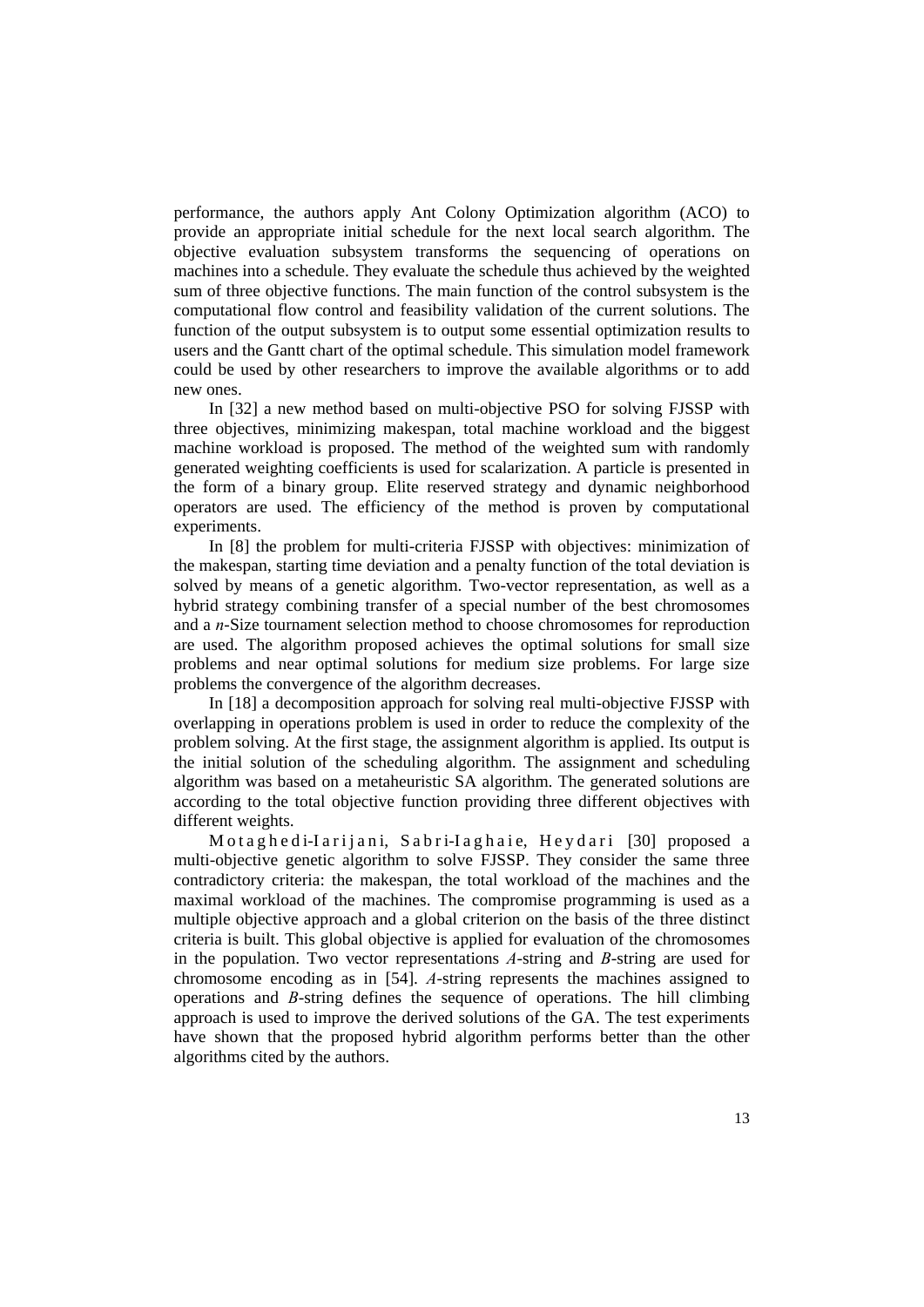A hybrid algorithm is proposed in [1]. It generates an approximation to Pareto optimal solutions in reasonable time with three objective functions: minimization for the makespan, maximum workload and total workload of machines. The authors used an efficient combination of random solutions with the results from Tabu Search (TS), Simulated Annealing (SA) and hybrid TSA algorithms to generate the initial population for genetic algorithm. The elitist property of GA and the optimal combination of three basic genetic operators contribute for obtaining better solutions in comparison to other heuristic algorithms.

In [16] hybridization of an improved GA with SA algorithm is applied to FJSSP having two objectives: minimization of the makespan and total workload of all machines. The improved GA is used to assign each operation on a machine and SA algorithm is used to calculate the individual value of fitness. A matrix encoding of chromosomes is applied. The results of experiments demonstrate that this hybrid algorithm can provide solutions with good quality on a different scale and its convergence is faster.

Paper [29] presents an approach based on a hybridization of the particle swarm and Local Search algorithm (MOPSO+LS) to solve the multi-objective FJSSP with different release times. In this algorithm an integrated approach is used. Each particle consists of two parts: the part defining the routing policy of the problem (machine assignment to operations) and the part indicating the sequence of the operations on each machine (operations priority). In the proposed MOPSO an elitism strategy is applied and a "domination-free" archive is supported. The local search algorithm is applied to each particle in order to reassign machines to operations from the critical path in the solution obtained from the scheduling procedure. For the experimental investigations test examples having three criteria are used: makespan, total workload and max workload. The conclusion is that PSO represents an optimization approach with a great potential for finding suitable solutions of FJSSPs with medium and large dimension in a reasonable computational time.

The authors of [50] have developed a Hybrid Multi-Objective Evolutionary Approach (H-MOEA) to solve the FJSSP with minimization of three objectives: makespan, total workload and maximal workload. A modified crowding distance measure is introduced to maintain the diversity of individuals and a local search based on critical path theory is incorporated to guarantee the convergence to Pareto optimal solutions. Two-vector representation of the chromosomes as in [11] and permutation representation of the operation sequence are used. When compared to other recently published approaches, using several well-known benchmark instances, the proposed algorithm obtains near Pareto optimal solutions with better quality and/or diversity.

In [2] a multi-objective memetic algorithm to solve the FJSSP with three criteria is proposed. The criteria are correspondingly: minimization of the makespan, maximum machine workload, and total machine workload. They combine a genetic algorithm with a local search technique and apply dominancebased and aggregation-based fitness assignment approaches respectively. A chromosome encoding is applied, where each gene is a 3-tuple (*j*, *i*, *k*), in which *j*, *i*,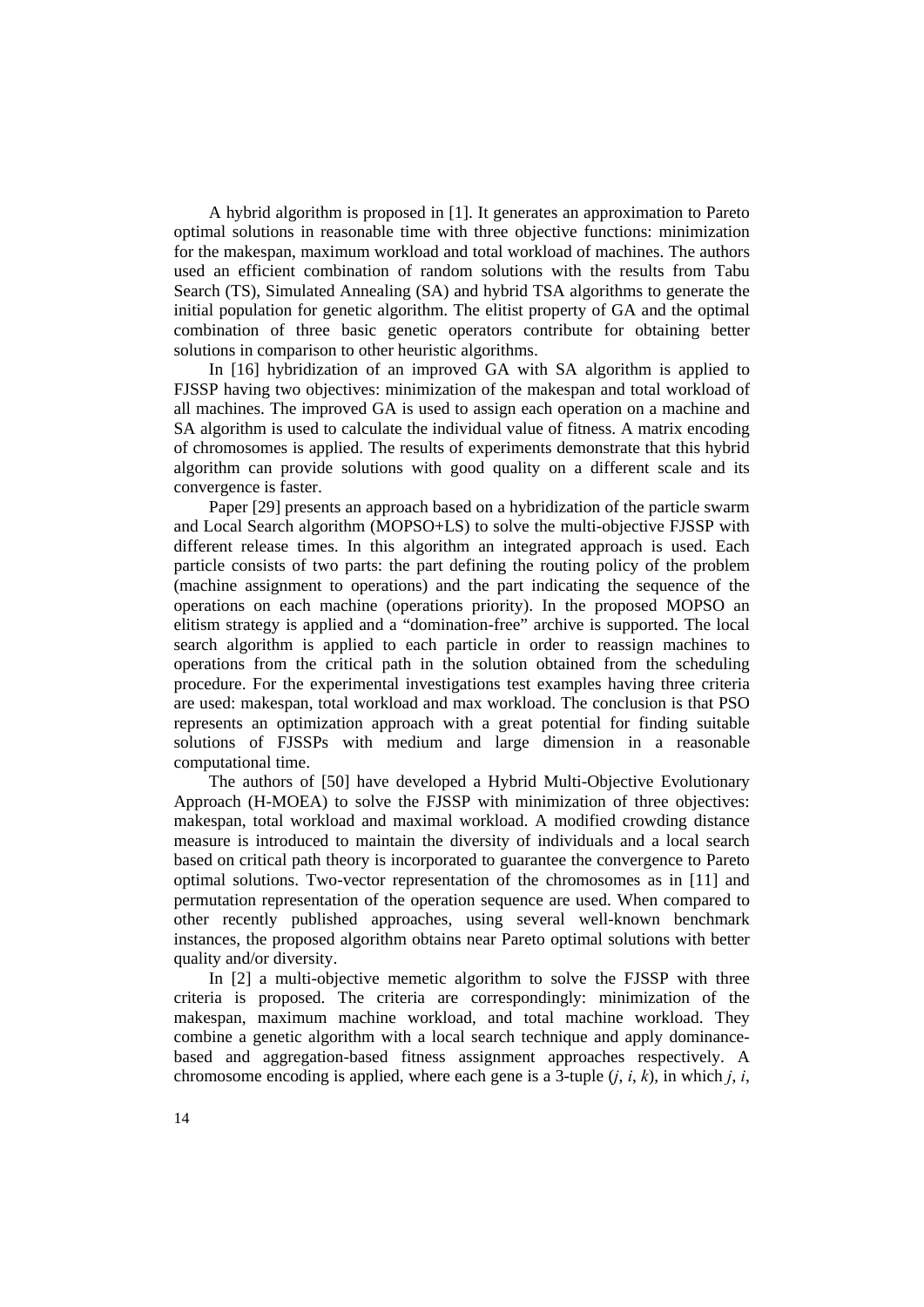and *k* represent the indices of the job, operation, and machine, respectively. Using testing with classic problem instances, the efficiency of this algorithm regarding the number and the quality of the obtained solutions is proven.

The authors of [3] again consider the multi-objective FJSSP with the criteria: the makespan, the total workload of the machines and the maximum workload of the machines. The authors proposed a Multi-Objective Evolutionary Algorithm (MOEA), which uses efficient genetic operators for diversification of the population and Pareto dominance relation to compare and evaluate the solutions. The 3-tuple encoding scheme is applied. The basic feature of the presented algorithm is its simplicity. This algorithm requires only two parameters, which have to be tuned. The efficiency of MOEA is proven on the basis of fifteen benchmark test examples, and the proposed algorithm has found 70% or more of the non-dominated solutions for each of these examples.

The Memetic Algorithm (MA) is also proposed in [52, 53] for the multiobjective FJSSP with the objectives to minimize the makespan, total workload and critical workload. The authors adapt the Non-Dominated Sorting Genetic Algorithm II (NSGA-II) [4] for the multi-objective FJSSP by using a well-designed chromosome encoding/decoding scheme and genetic operators. In the local search algorithm, attached to the modified NSGA-II, a hierarchical strategy is applied. This strategy handles the three objectives. It mainly considers minimization of the makespan, while the other two objectives are regarded in the choice and evaluation of all the possible actions that could generate the acceptable neighbour. A twovector encoding scheme is applied, using a machine assignment vector and an operation sequence vector, corresponding to the two subproblems in the FJSSP. Besides, experimental results on benchmark problems are presented, which are compared to the results of other algorithms specially proposed for the multiobjective FJSSP.

In [37] an efficient hybrid algorithm is proposed to find out Pareto optimal solutions of FJSSP having three objectives, which should be minimized simultaneously: the makespan, the maximal machine workload, and the total workload. The variant of PSO for discrete problems is used for global search and SA for local search respectively. To evaluate the fitness of the particles, a Pareto ranking and crowding distance method are applied. The experimental research proves the advantages of the proposed algorithm in terms of the number and quality of the non-dominated solutions compared to other algorithms in the references.

In [36] the Novel Hybrid Meta-Heuristic Algorithm (NHGASA) is introduced to solve multiple objective FJSSP. Three objective functions in this paper are minimized: the makespan, the workload of the most loaded machine and the total workload of all machines. The NHGASA is a combination of the Multi-Objective Genetic Algorithm (MOGA) and simulated annealing. The first initial population is generated by GA, and then the exact number of individuals in each population is improved by SA. Pareto optimal solution approach is used in the multi-objective genetic algorithm and the solutions are evaluated by three objectives during all the steps. In this algorithm the *A*-string and *B*-string encoding [54] is applied to each solution. The experimental results prove that the NHGASA algorithm overcomes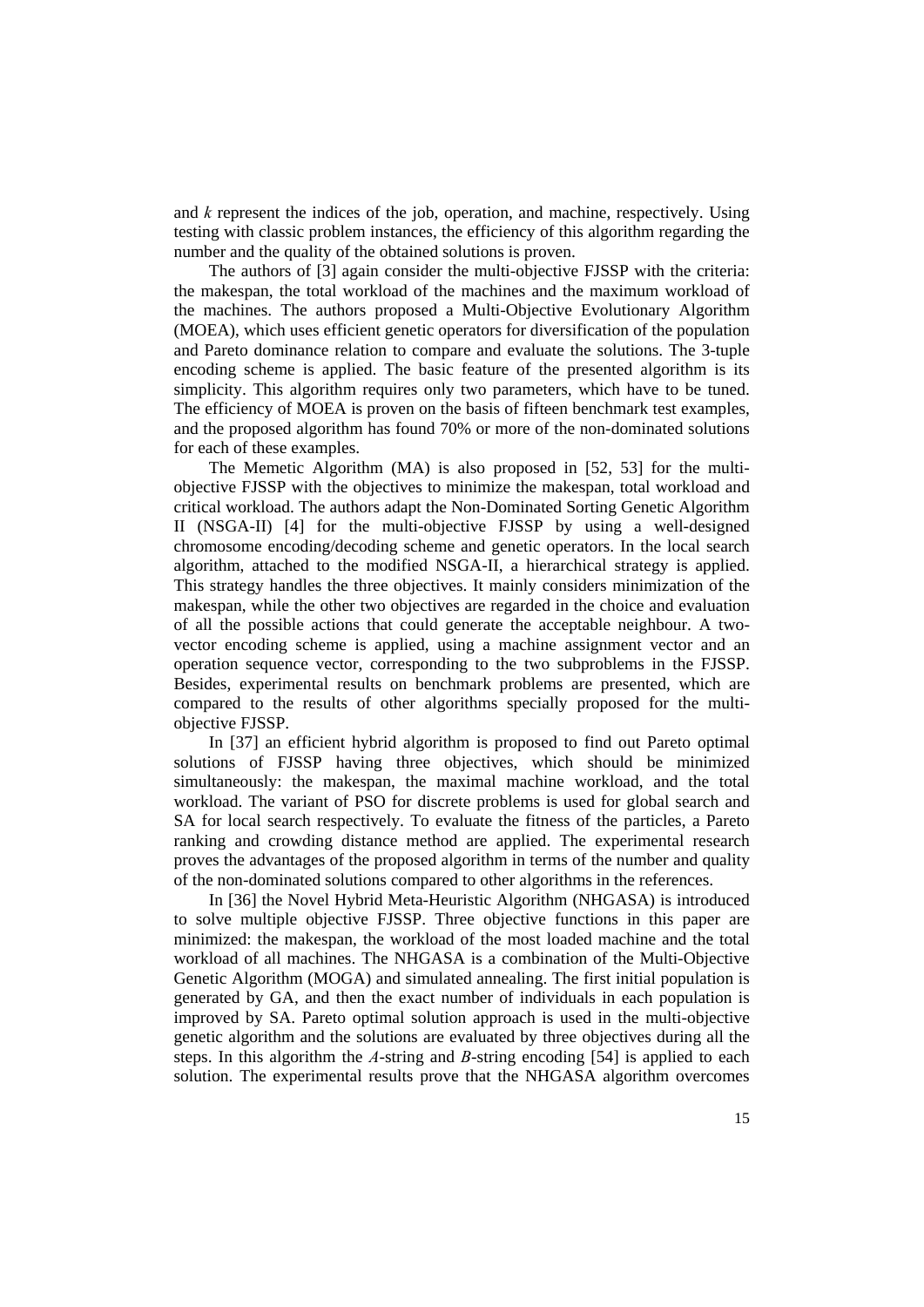the other approaches, solving the same benchmarks in a shorter computational time and with higher quality.

In the study in [21] a Hybrid Tabu Search Algorithm (HTSA) for multiobjective FJSSP is proposed. The performance criteria considered are the makespan, the total workload of machines and the workload of the critical machine. In the proposed HTSA a TS algorithm is used to produce the neighboring solutions in the machine assignment module and a Variable Neighborhood Search (VNS) algorithm to perform the local search in the operation scheduling component. New neighborhood search rules in both modules are applied. In addition, an efficient leftshift function is designed to decode a solution to an active schedule. In [22] a Hybrid Pareto-based Artificial Bee Colony (HABC) algorithm is proposed for solving the multi-objective FJSSP. In the artificial bee colony algorithm each food source is represented by two vectors − the machine assignment vector and the operation scheduling vector. The artificial bee is divided into three groups: employed bees, onlookers, and scouts bees. An external Pareto archive set is introduced to record the non-dominated solutions found so far. NSGA II [4] is introduced to divide the archived solutions into several levels according to their dominated solutions number. The experimental results on the benchmark instances and comparisons with other recently published algorithms show the efficiency and effectiveness of the proposed algorithm.

A hybrid discrete Shuffled Frog-Leaping Algorithm (SFLA) is developed for solving the FJSSP with minimizing three objectives in [23]. Several approaches are presented to construct the initial population with a high level of quality. Then each frog in the population is assigned to a corresponding memeplex according to the number of individuals who dominate it and then the number of frogs who are dominated by it. In the evolution process two well-designed crossover operators are introduced to share information among the best frogs and the worst frog. To memorize the non-dominated solutions found so far and increase the population diversity, they presented an external Pareto archive set. Several neighborhood structures were designed in the algorithm to direct the local search to more promising search space. In the hybrid algorithm, the balance of the capability of exploration and exploitation was considered. There are presented experimental results from the comparison of the proposed HSFLA with other recently published algorithms for solving the FJSSPs.

The main features of the proposed in [24] novel Discrete Artificial Bee Colony (DABC) algorithm for multi-objective FJSSPs are as follows: an efficient initialization scheme is introduced to construct the initial population with a certain level of quality and diversity; several problem-related neighborhood structures are designed; a self-adaptive strategy is adopted to provide opportunities to learn the producing neighboring solutions in different promising regions, whereas an external Pareto archive set is designed to record the non-dominated solutions found so far; a TS-based local search heuristic is applied to enhance the exploitation performance; a novel decoding method is also presented to tackle maintenance activities in the schedules generated. The proposed DABC algorithm is tested on a set of wellknown benchmark instances found in literature.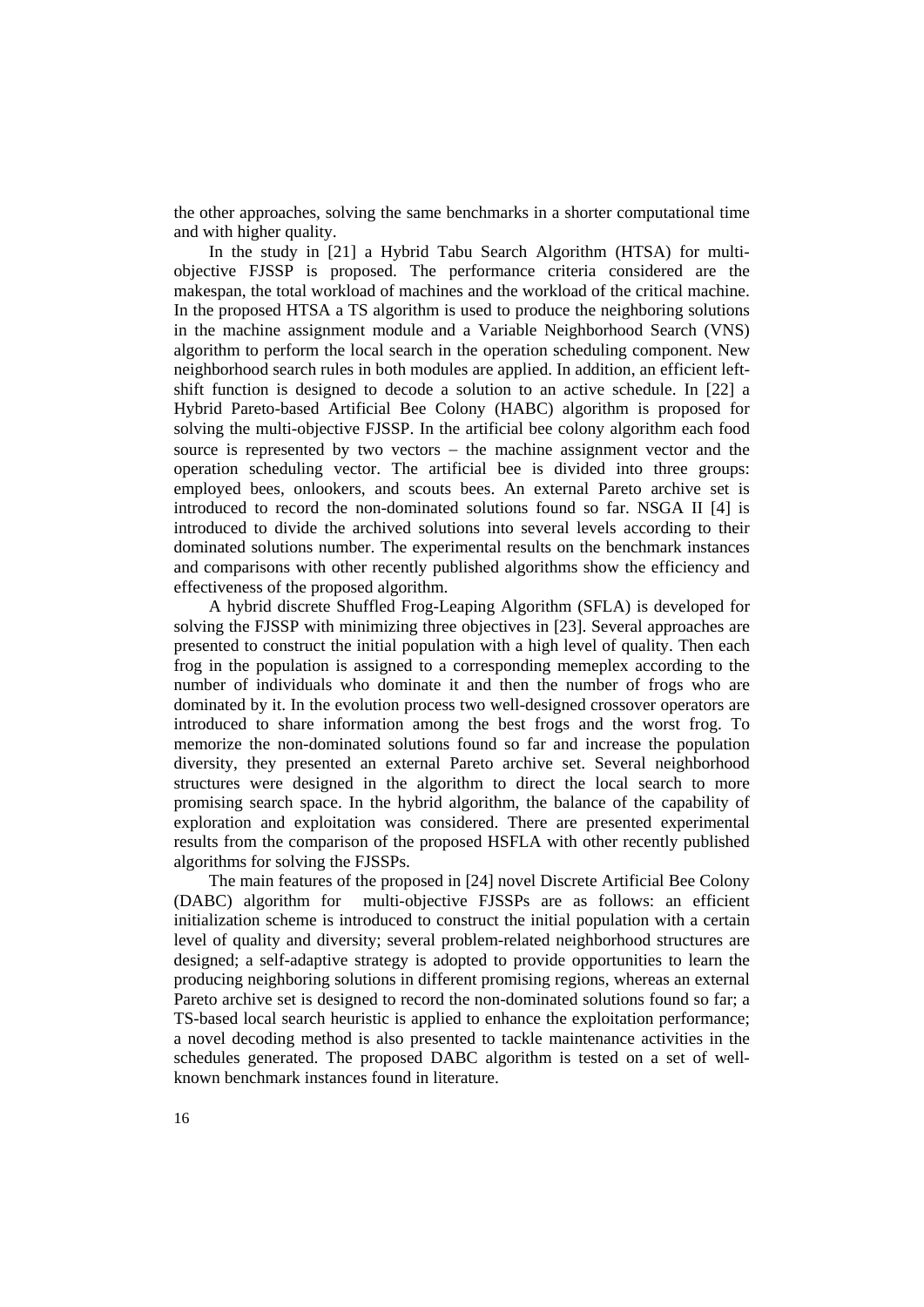In [57] a simple and easily extendable heuristic algorithm, based on a constructive procedure is presented to solve the FJSSP with typically used objectives (makespan, total workload of the machines, maximal machine workload) and Preventive Maintenance (PM) constraints. The PM periods are planned periods of unavailability of the machines, and the scheduler has to schedule them along with the jobs to be processed. This assumption brings the solving problem closer to the real manufacturing situations. The main purpose of this algorithm is to produce reasonable and applicable schedules very quickly. The approach proposed uses an accurate, relatively comprehensive and flexible criterion for scheduling job operations and PM operations and constructing a feasible high-quality solution. In this criterion, several factors affecting the quality of solutions are used and to each of these factors, a variable weight is assigned. By setting different values to these variable weights, different solutions are generated and evaluated. This heuristic method can be used to improve the quality of the initial feasible solution of the metaheuristics applied to solve the FJSSP, since the choice of a good initial solution is an important aspect of the performance of algorithms in terms of the computing time and solution quality.

In [35] an integrated heuristic approach is proposed to solve the multiobjective FJSSPs with simultaneous optimization of three objectives, including minimization of the makespan, total workload and maximum workload of machines. A meta-heuristic algorithm NSGA II ( $De b$  et al. [4]) and two heuristic local search algorithms, based on the critical path method, are combined. The authors developed a floating search procedure applying local heuristic algorithms. Thus the solution of the problem is done in two sections, including assigning and sequencing sub-problems. First of all, search is done upon the assignment space achieving an acceptable solution and then the search will continue on the sequencing space. Pareto optimal solutions are found by means of an adapted version of the multi-objective algorithm NSGA II. Through a comparison study it is shown, that the algorithm proposed has been capable of producing better solutions.

In [51], in order to solve the same multi-objective FJSSP, a Quantum Immune Algorithm (QIA), based on the quantum and immune principles, is proposed. The authors use the weighted sum of three objectives to scalarize the multi-objective problem and a two parts encoding scheme with *A*-string and *B*-string. The quantum concept is used in initial random population. In the process of solving, the antibody is proliferated and divided into a set of subpopulation groups. The antibodies in a subpopulation group are represented by multistage gene quantum bits. In the antibody's updating, the general quantum rotation gate strategy and the dynamic adjusting angle mechanism are applied to accelerate the convergence. The QIA is efficient in solving MFJSSP and can be applied in other hybrid algorithms in the future.

A new population based metaheuristic solving multi-objective FJSSP with simultaneous minimization of three objectives (the makespan, the workload of the critical machine and the total workload of all machines) and with limited resource constraints, is presented in [17]. The authors have proposed a hybrid algorithm combining the Discrete Firefly Algorithm (DFA) and the local search approach.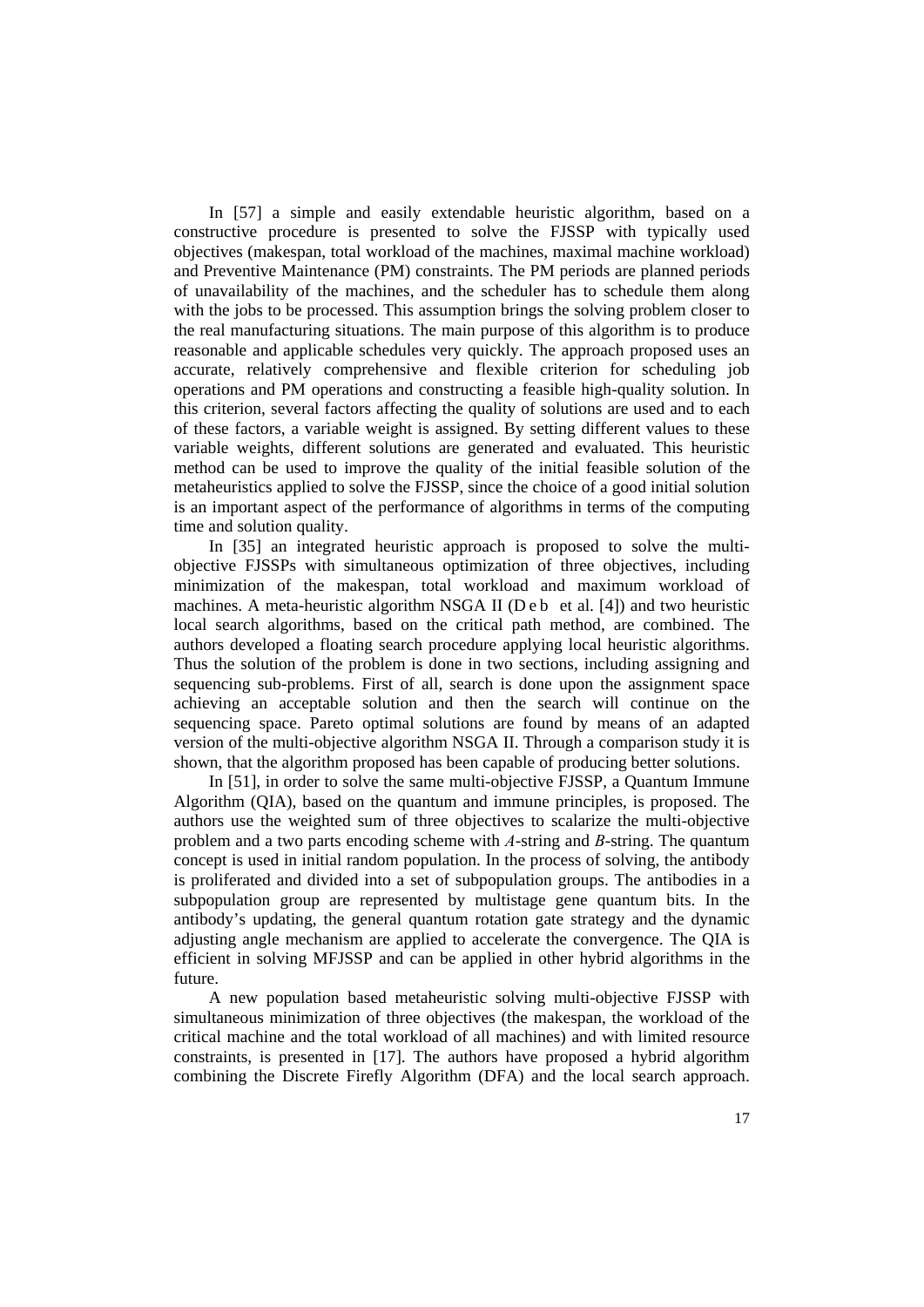The standard firefly algorithm is a population based technique for solving continuous NP-hard problems. Therefore, in DFA the machine assignment and operation sequence are processed by constructing a suitable conversion of the continuous functions as attractiveness, distance and movement, into new discrete functions. Benchmark problems are used to evaluate the performance of the algorithm proposed.

From the last research publications, presenting metaheuristic approaches for solving multi-objective FJSSPs, several tendencies are outlined:

• hierarchical (decomposition) approach is more often applied with the aim to decrease the computational complexity of the implemented algorithm;

• combination of different heuristics are applied with the purpose to find better initial solutions and avoid the local optima;

• application of new, non-traditional metaheuristics;

• an attempt to simplify the algorithmic schemes with the aim of easy adapting when the assumptions and the constraints of the problem are changed.

## 5. Conclusion

By means of the multi-objective FJSSP's models various real-life problems can be presented. For this reason the interest of researchers from different areas of applied mathematics in the development of efficient algorithms to find out good Pareto optimal solutions in a reasonable computation time is great. From the recent publications it can be seen, that there are two main research directions: i) development of efficient mathematical models and suggestion of algorithmic approaches for their solving, and ii) direct use of different heuristic and metaheuristic approaches to find out near Pareto optimal solution in a reasonable time. Obviously, for large scaled multi-objective FJSSPs the second approach is the only suitable one. Here two fields arise for future research and developments. The first one is connected with the search of a good balance between the hierarchical and the integrated approaches. The hierarchical approach reduces the complexity of the algorithm by making the search space smaller. Therefore, some good solutions could be omitted because this job shop problem has been solved for a specific operations assignment found at the assignment step. However, changing the assignment may provide a better solution. The integrated approach considers both subproblems together and searches in two spaces. This pattern of searching tends to increase the variability in the search space. Thus, it is essential to design an approach for possible decreasing complexity of the problem by performing a complete search in the search space.

Another research field is connected with evaluation of the advantages of the developed metaheuristic algorithms. The computational results and comparisons with before published algorithms on public benchmark test instances are presented in every publication of a new metaheuristic algorithm. Typically, the new algorithms are presented by a set of very well calibrated parameter values, while other metaheuristic approaches included in the study for comparison are employed using a standard parameter setting. One way of measuring the quality of a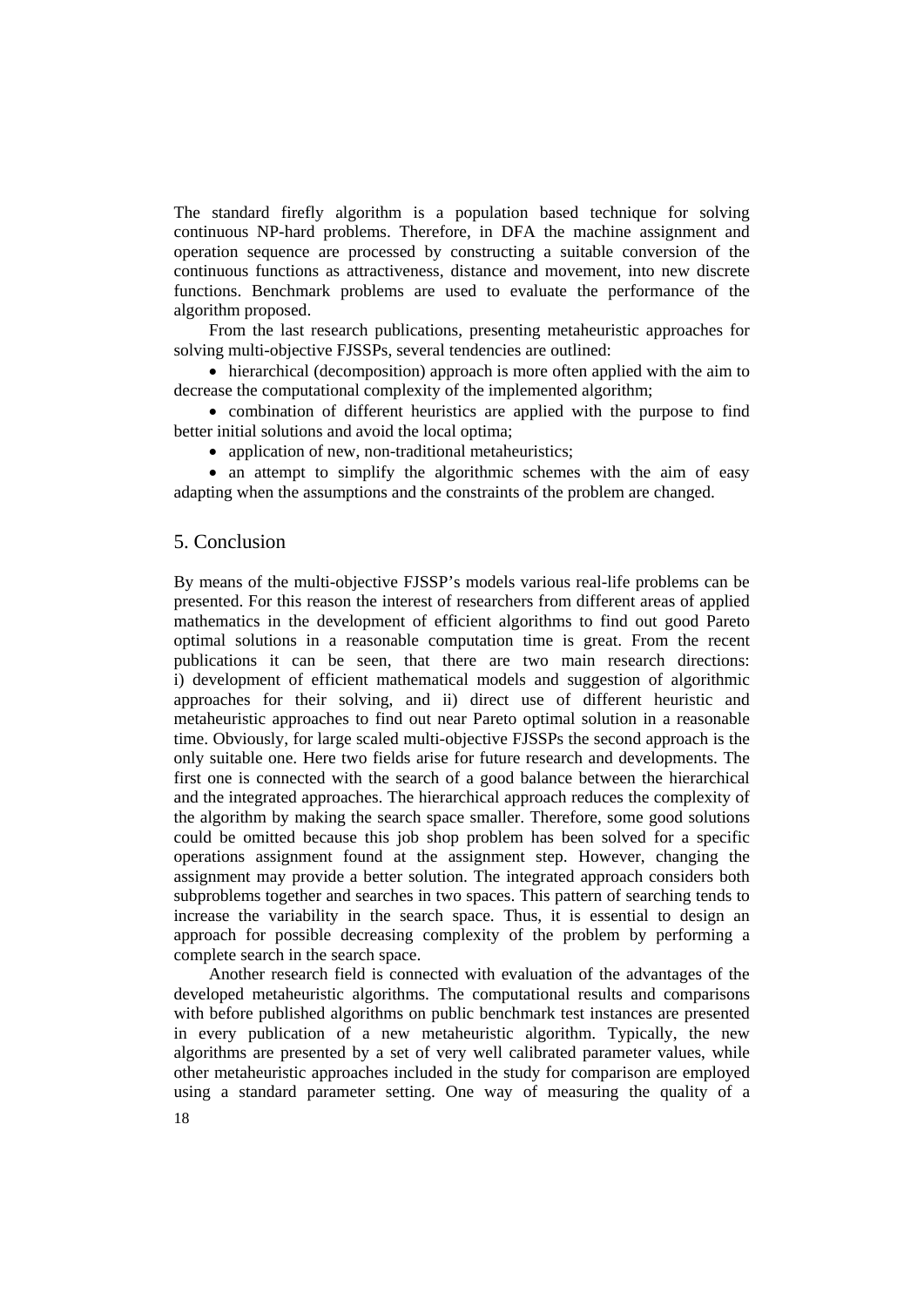metaheuristic approach [40] is to compute the average objective values found over a number of *N* independent runs together with the "best of *N* runs". In this way a measure of "how repetitive the proposed algorithm is" could be given, and the comparison between the metaheuristic algorithms being proposed to become more objective is made.

The development of fast and efficient algorithms solving multi-objective job shop scheduling problems remains a challenge for the researchers from different areas of applied mathematics.

*Acknowledgments***:** This study is partially supported by Project No BG161PO003-1.1.06-0083 of the EU Operative Program "Development of Bulgarian economy competitiveness", entitled: "Scientific research for the purposes of development of software tool for generating efficient schedules by an innovative method for multiple objective optimization in discrete manufacturing within the scope of small and medium enterprises".

#### References

- 1. A z a r d o o s t, E. B., N. I m a n i p o u r. A Hybrid Algorithm for Multi Objective Flexible Job Shop Scheduling Problem. – In: Proc. of International Conference on Industrial Engineering and Operations Management, Kuala Lumpur, Malaysia, 22-24 January 2011, pp. 795-801.
- 2. Chiang, T., H. Lin. Flexible Job Shop Scheduling Using a Multiobjective Memetic Algorithm. – Advanced Intelligent Computing Theories and Applications with Aspects of Artificial Intelligence. Lecture Notes in Computer Science, Vol. **6839**, 2012, pp. 49-56.
- 3 . C h i a n g, T., H. L i n. A Simple and Effective Evolutionary Algorithm for Multiobjective Flexible Job Shop Scheduling. – Int. J. Production Economics, Vol. **141**, 2013, pp. 87-98.
- 4. De b, K., A. Pratap, S. Agarwal, T. Meyarivan. A Fast and Elitist Multiobjective Genetic Algorithm: NSGA-II. – IEEE Transactions on Evolutionary Computation, Vol. **6**, 2002, No 2, pp. 182-197.
- 5. Demir, Y., S. K. Isleyen. Evaluation of Mathematical Models for Flexible Job-Shop Scheduling Problems. – Applied Mathematical Modelling, Vol. **37**, 2013, pp. 977-988.
- 6. F a t t a h i, P., M. S. M e h r a b a d, F. J o l a i. Mathematical Modeling and Heuristic Approaches to Flexible Job Shop Scheduling Problems. – Journal of Intelligent Manufacturing, Vol. **18**, 2007, No 3, pp. 331-342.
- 7. F a t t a h i, P. A Hybrid Multi Objective Algorithm for Flexible Job Shop Scheduling. Int. J. Computational and Mathematical Sciences, Vol. **3**, 2009, No 5, pp. 215-220.
- 8. F a t t a h i, P., A. F a l l a h i. Dynamic Scheduling in Flexible Job Shop Systems by Considering Simultaneously Efficiency and Stability. – CIRP Journal of Manufacturing Science and Technology, Vol. **2**, 2010, pp. 114-123.
- 9. G a o, J., M. G e n, L. S u n. Scheduling Jobs and Maintenances in Flexible Job Shop with a Hybrid Genetic Algorithm. – J. Intell. Manuf., Vol. **17**, 2006, pp. 493-507.
- 10. G a o, J, M, G e n, L. S u n, X. Z h a o. A Hybrid of Genetic Algorithm and Bottleneck Shifting for Multi-Objective Flexible Job Shop Scheduling Problems. – Comput. Ind. Eng., Vol. **53**, 2007, doi:l0.l0l6/j.cie.2007.04.0l0, pp. 149-162.
- 11. G a o, J., L. S u n, M. G e n. A Hybrid Genetic and Variable Neighborhood Descent Algorithm for Flexible Job Shop Scheduling Problems. – Computers and Operations Research, Vol. **35**, 2008, No 9, pp. 2892-2907.
- 12. Garey, M. R., D. S. Johnson, R. Sethi. The Complexity of Flowshop and Jobshop Scheduling Scheduling. – Math. Oper. Res., Vol. **1**, 1976, No 2, pp. 117-129.
- 13. G e n, M., R. C h e n g. Genetic Algorithms & Engineering Design. NewYork, Wiley, 1997.
- 14. Gen, M., G. Jie, L. Lin. Multistage-Based Genetic Algorithm for Flexible Job-Shop Scheduling Problem. – Intelligent and Evolutionary Systems, Studies in Computational Intelligence, Vol. **187**, 2009, pp. 183-196.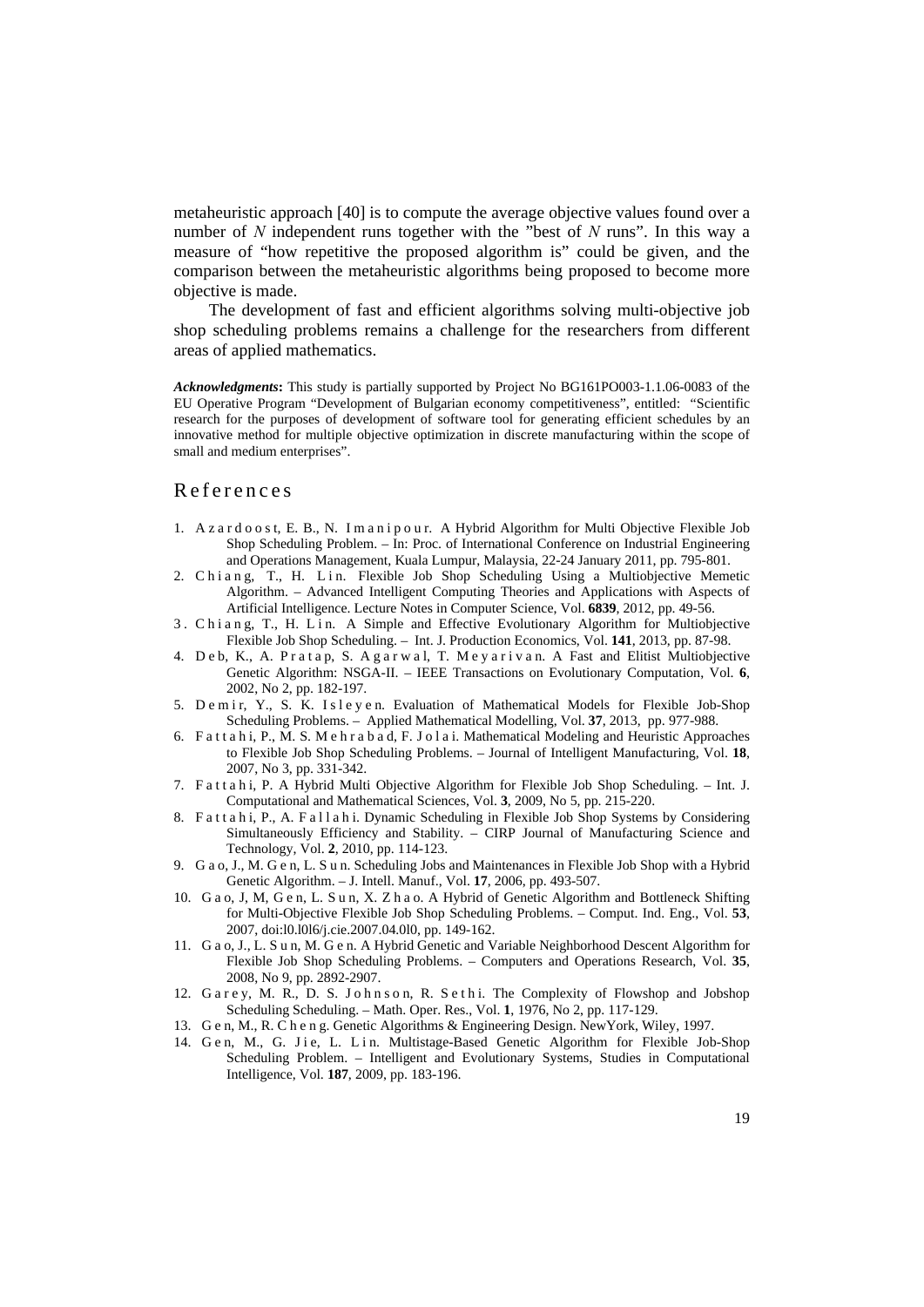- 15. H o o g e v e e n, H. Multicriteria Scheduling. European Journal of Operational Research, Vol. **167**, 2005, Issue 3, pp. 592-623.
- 16. J i a n g J., M. W e n, K. M a a, X. L o n g, J. L i. Hybrid Genetic Algorithm for Flexible Job-Shop Scheduling with Multi-Objective. – Journal of Information & Computational Science, Vol. **8**, 2011, No 11, pp. 2197-2205.
- 17. K a r t h i k e y a n, S., P. A s o k a n, S. N i c k o l a s. A Hybrid Discrete Firefly Algorithm for Multi-Objective Flexible Job Shop Scheduling Problem with Limited Resource Constraints. – International Journal of Advanced Manufacturing Technology, Vol. **72**, 2014, Issue 9-12, pp. 1567-1579.
- 18. K h a l i f e, M. A., B. A b b a s i, A. H. K. D. A b a d i. A Simulated Annealing Algorithm for Multi Objective Flexible Job Shop Scheduling with Overlapping In Operations. – J. Ind. Eng. Vol. **5**, 2010, pp. 17-28.
- 19. Lawler, E, J. K Lenstra, A. H. G Rinnooy Kan, D. B Shmoys. Sequencing and Scheduling: Algorithms and Complexity. Chapter 9. – In: S. C. Graves et al., Eds. Handbooks in Operations Research and Management Science: Logistics of Production and Inventory. North-Holland, Amsterdam, 1993, pp. 445-522.
- 20. L e i, D. Multi-Objective Production Scheduling: A Survey. International Journal of Advanced Manufacturing Technology, Vol. **43**, 2009, Issue 9-10, pp. 926-938.
- 21. Li, J.-Q., Q.-K. Pan, Y. Liang. An Effective Hybrid Tabu Search Algorithm for Multi-Objective Flexible Job-Shop Scheduling Problems. – Computers & Industrial Engineering, Vol. **59**, 2010, pp. 647-662.
- 22. L i, J.-Q., Q.-K. P a n, S. X i e, S. W a n g. A Hybrid Artificial Bee Colony Algorithm for Flexible Job Shop Scheduling Problems. – Int. J. of Computers, Communications & Control, Vol. **VI**, 2011, No 2, pp. 286-296.
- 23. L i, J.-Q., Q.-K. P a n, S. X i e. An Effective Shuffled Frog-Leaping Algorithm for Multi-Objective Flexible Job Shop Scheduling Problems. – Applied Mathematics and Computation, Vol. **218**, 2012, pp. 9353-9371.
- 24. L i, J.-Q., Q.-K. P a n, M. F. T a s g e t i r e n. A Discrete Artificial Bee Colony Algorithm for the Multi-Objective Flexible Job-Shop Scheduling Problem with Maintenance Activities. – Applied Mathematical Modelling, Vol. **38**, 2014, pp. 1111-1132.
- 25. L i n, L., H. J i a-z h e n. Multi-Objective Flexible Job-Shop Scheduling Problem in Steel Tubes Production. – Systems Engineering – Theory & Practice, Vol. **29**, 2009, Issue 8, pp. 117-126.
- 26. L i u, H., A. A b r a h a m, Z. W a n g. A Multi-Swarm Approach to Multi-Objective Flexible Job-Shop Scheduling Problems. – Fundamenta Informaticae, Vol. **95**, 2009, pp. 1-25, DOI: 10.3233/FI-2009-184.
- 27. L o w, C, T-H. W u. Mathematical Modelling and Heuristic Approaches to Operation Scheduling Problems in an FMS Environment. – International Journal of Production Research, Vol. **39**, 2001, No 4, pp. 689-708.
- 28. L o w, C., Y. Y i p, T.-H. W u. Modelling and Heuristics of FMS Scheduling with Multiple Objectives. – Comput. Oper. Res, Vol. **33**, 2006, pp. 674-694.
- 29. M o s l e h i, G., M. M a h n a m. A Pareto Approach to Multi-Objective Flexible Job-Shop Scheduling Problem Using Particle Swarm Optimization and Local Search. – Int. J. Production Economics, Vol. **129**, 2011, pp. 14-22.
- 30. M o t a g h e d i-I a r i j a n i, A., K. S a b r i-I a g h a i e, M. H e y d a r i. Solving Flexible Job Shop Scheduling with Multi Objective Approach. – Int. J. of Industrial Engineering and Production Research, Vol. **21**, 2010, No 4, pp. 197-209.
- 31. N a g a r, A., J. H a d d o c k, S. S. H e r a g u. Multiple and Bicriteria Scheduling: A Literature Survey. – European Journal of Operational Research, Vol. **81**, 1995, pp. 88-104.
- 32. N a i-p i n g, H., W. P e i-l i. An Algorithm for Solving Flexible Job Shop Scheduling Problems Based on Multi-Objective Particle Swarm Optimization. –In: International Symposium on Information Science and Engineering (ISISE'2010), IEEE, 2010, pp. 507-511, DOI:10.1109/ISISE.2010.128.
- 33. Ö z g ü v e n, C., L. Ö z b a k ı r, Y. Y a v u z. Mathematical Models for Job-Shop Scheduling Problems with Routing and Process Plan Flexibility. – Applied Mathematical Modelling, Vol. **34**, 2010, pp. 1539-1548.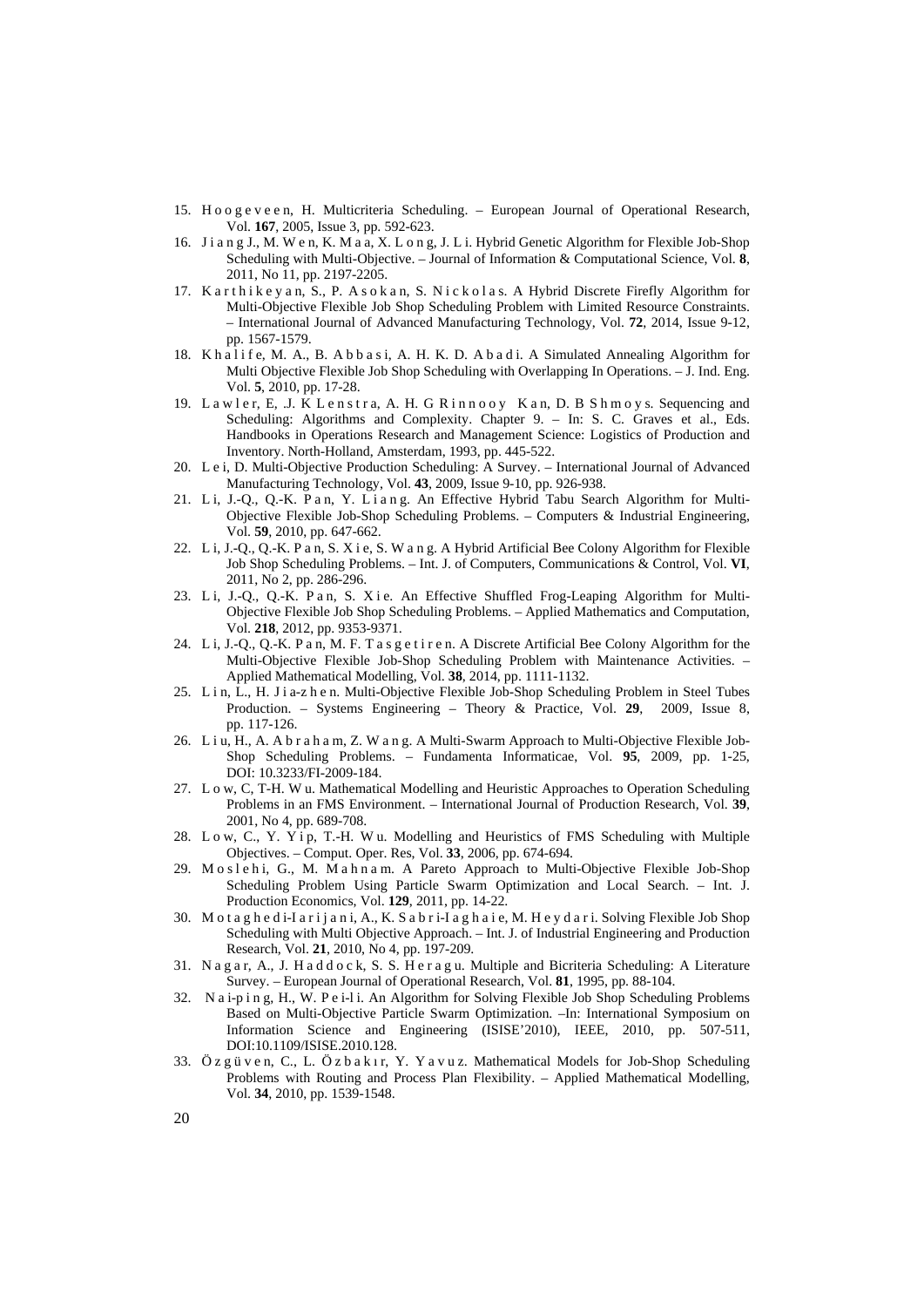- 34. Ö z g ü v e n, C., Y. Y a v u z, L. Ö z b a k ı r. Mixed Integer Goal Programming Models for the Flexible Job-Shop Scheduling Problems with Separable and Non-Separable Sequence Dependent Setup Times. – Applied Mathematical Modelling, Vol. **36**, 2012, pp. 846-858.
- 35. Sadaghiani, J., S. B or ou j erdi, M. M i r habibi, P. Sadaghiani. A Pareto Archive Floating Search Procedure for Solving Multi-Objective Flexible Job Shop Scheduling Problem. – Decision Science Letters, Vol. **3**, 2014, No 2, pp. 157-168.
- 36. S h a h s a v a r i-P o u r a, N., B. G h a s e m i s h a b a n k a r e h. A Novel Hybrid Meta-Heuristic Algorithm for Solving Multi Objective Flexible Job Shop Scheduling. – Journal of Manufacturing Systems, Vol. **32**, 2013, pp. 771-780.
- 37. S h a o, X., W. L i u, Q. L i u, C. Z h a n g. Hybrid Discrete Particle Swarm Optimization for Multi-Objective Flexible Job-Shop Scheduling Problem. – International Journal of Advanced Manufacturing Technology, Vol. **67**, 2013, Issue 9-12, pp. 2885-2901.
- 38. T a y, J. C, N. B. H o. Evolving Dispatching Rules Using Genetic Programming for Solving Multi-Objective Flexible Job-Shop Problems. – Computers & Industrial Engineering, Vol. **54**, 2008, pp. 453-473.
- 39. T h o r n b l a d, K., A.-B. S t r o m b e r g, M. P a t r i k s s o n, T. A l m g r e n. A Time-Indexed Formulation of a Flexible Job Shop Problem with a Limited Number of Fixtures. – In: Proc. of 13th International Conference on Project Management and Scheduling, 1-4 April 2012, Leuven, Belgium, 2012, pp. 335-338.
- 40. T h o r n b l a d , K. Mathematical Optimization in Flexible Job Shop Scheduling, Modelling, Analysis, and Case Studies. PhD Thesis, Chalmers University of Technology and University of Gothenburg, Göteborg, Sweden, 2013.
- 41. Thornblad, K., A.-B. Stromberg, M. Patriksson, T. Almgren. Scheduling Optimization of a Real Flexible Job Shop Including Side Constraints Regarding Maintenance, Fixtures, and Night Shifts, Accepted August 2013. **http://www.optimization-online.org/DB\_HTML/2013/08/3995.html**
- **42.** T h o r n b l a d, K., A.-B. S t r o m b e r g, M. P a t r i k s s o n, T. A l m g r e n. A Competitive Iterative Procedure Using a Time-Indexed Model for Solving Flexible Job Shop Scheduling Problems, Accepted August 2013. **http://www.optimization-online.org/DB\_HTML/2013/08/3991.html** 
	-
- 43. Thornblad, K., A.-B. Stromberg, M. Patriksson, T. Almgren. Scheduling Optimization of a Real Flexible Job Shop Including Fixture Availability and Preventive Maintenance. – European Journal of Industrial Engineering, Accepted 2014. **http://www.gu.se/english/research/publication/?publicationId=167036**
- 44. T' k i n d t, V., J.-C. B i l l a u t. Multicriteria Scheduling Problems: A Survey. RAIRO-Operations Research, Vol. **35**, 2001, No 2, pp. 143-163.
- 45. T' k i n d t, V., J.-C. B i l l a u t. Multicriteria Scheduling Theory, Models and Algorithms. Springer-Verlag, Berlin, 2006.
- 46. W o j a k o w s k i, P., D. W a r z o l e k. Research Study of State-of-the-Art Algorithms for Flexible Job-Shop Scheduling Problem. – Technical Transactions, Mechanics, Vol. **1-M**, 2013, pp. 381-388. **https://suw.biblos.pk.edu.pl/resources/i3/i8/i6/i4/i1/r38641/WojakowskiP\_ResearchStud**
- **y.pdf**  47. X i a, W., Z. W u. An Effective Hybrid Optimization Approach for Multi-Objective Flexible Job-Shop Scheduling Problems. – Computers & Industrial Engineering, Vol. **48**, 2005, pp. 409-
- 425. 48. X i n g, L.-N., Y.-W. C h e n, K.-W. Y a n g. An Efficient Search Method for Multi-Objective
- Flexible Job Shop Scheduling Problems. Journal of Intelligent Manufacturing, Vol. **20**, 2009, pp. 283-293.
- 49. X i n g, L.-N., Y.-W. C h e n, K.-W. Y a n g. Multi-Objective Flexible Job Shop Schedule: Design and Evaluation by Simulation Modelling. – Applied Soft Computing, Vol. **9**, 2009, pp. 362- 376.
- 50. X i o n g, J., X. T a n, K.-W. Y a n g, L.-N. X i n g, Y.-W. C h e n. A Hybrid Multiobjective Evolutionary Approach for Flexible Job-Shop Scheduling Problems. – Mathematical Problems in Engineering, Vol. **2012**, 2012, pp. 1-27, Article ID 478981, DOI:10.1155/2012/478981.